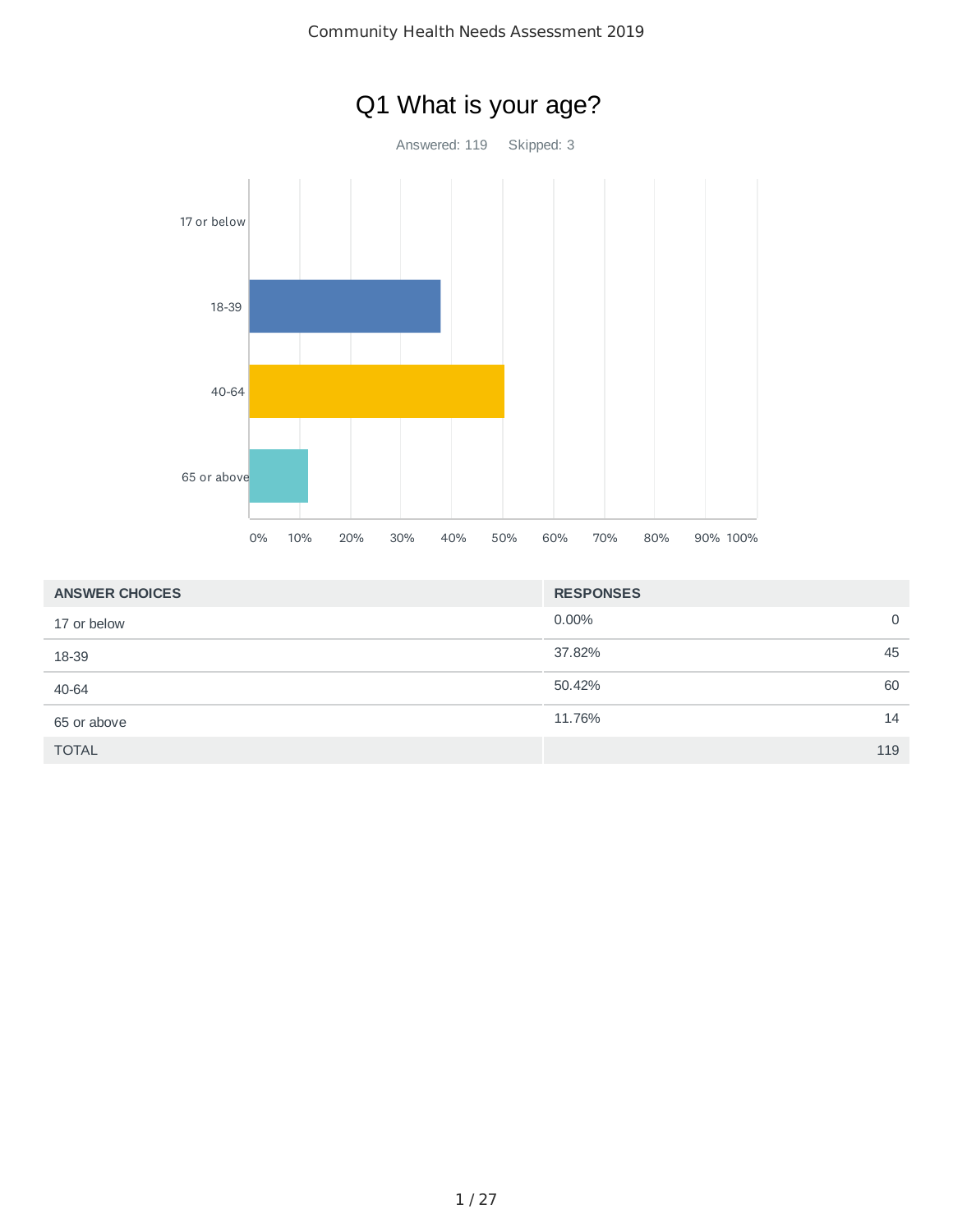

61006 (Ashton) 61031 (Franklin... 61367 (Sublette) 61042 (Harmon) 61057 (Nachusa) 61058 (Nelson) 61091 (Woosung) 61324 (Eldena) 61331 (Lee Center) Other ZIP Code or I do not... 0% 10% 20% 30% 40% 50% 60% 70% 80% 90% 100%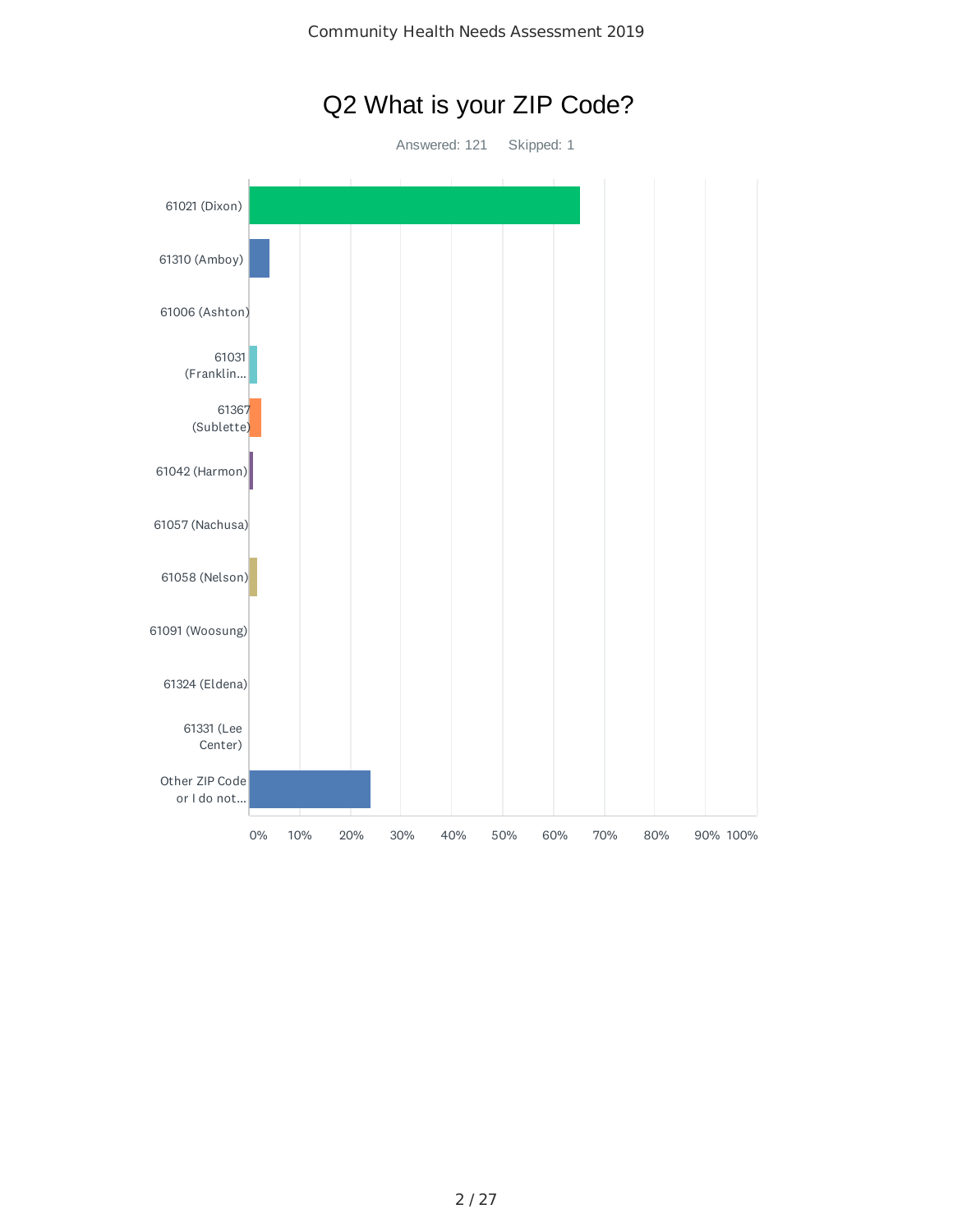| <b>ANSWER CHOICES</b>                         | <b>RESPONSES</b> |              |
|-----------------------------------------------|------------------|--------------|
| 61021 (Dixon)                                 | 65.29%           | 79           |
| 61310 (Amboy)                                 | 4.13%            | 5            |
| 61006 (Ashton)                                | 0.00%            | $\mathbf 0$  |
| 61031 (Franklin Grove)                        | 1.65%            | 2            |
| 61367 (Sublette)                              | 2.48%            | 3            |
| 61042 (Harmon)                                | 0.83%            | $\mathbf{1}$ |
| 61057 (Nachusa)                               | 0.00%            | $\mathbf 0$  |
| 61058 (Nelson)                                | 1.65%            | 2            |
| 61091 (Woosung)                               | 0.00%            | $\mathbf 0$  |
| 61324 (Eldena)                                | 0.00%            | $\mathbf 0$  |
| 61331 (Lee Center)                            | 0.00%            | $\mathbf 0$  |
| Other ZIP Code or I do not live in Lee County | 23.97%           | 29           |
| <b>TOTAL</b>                                  |                  | 121          |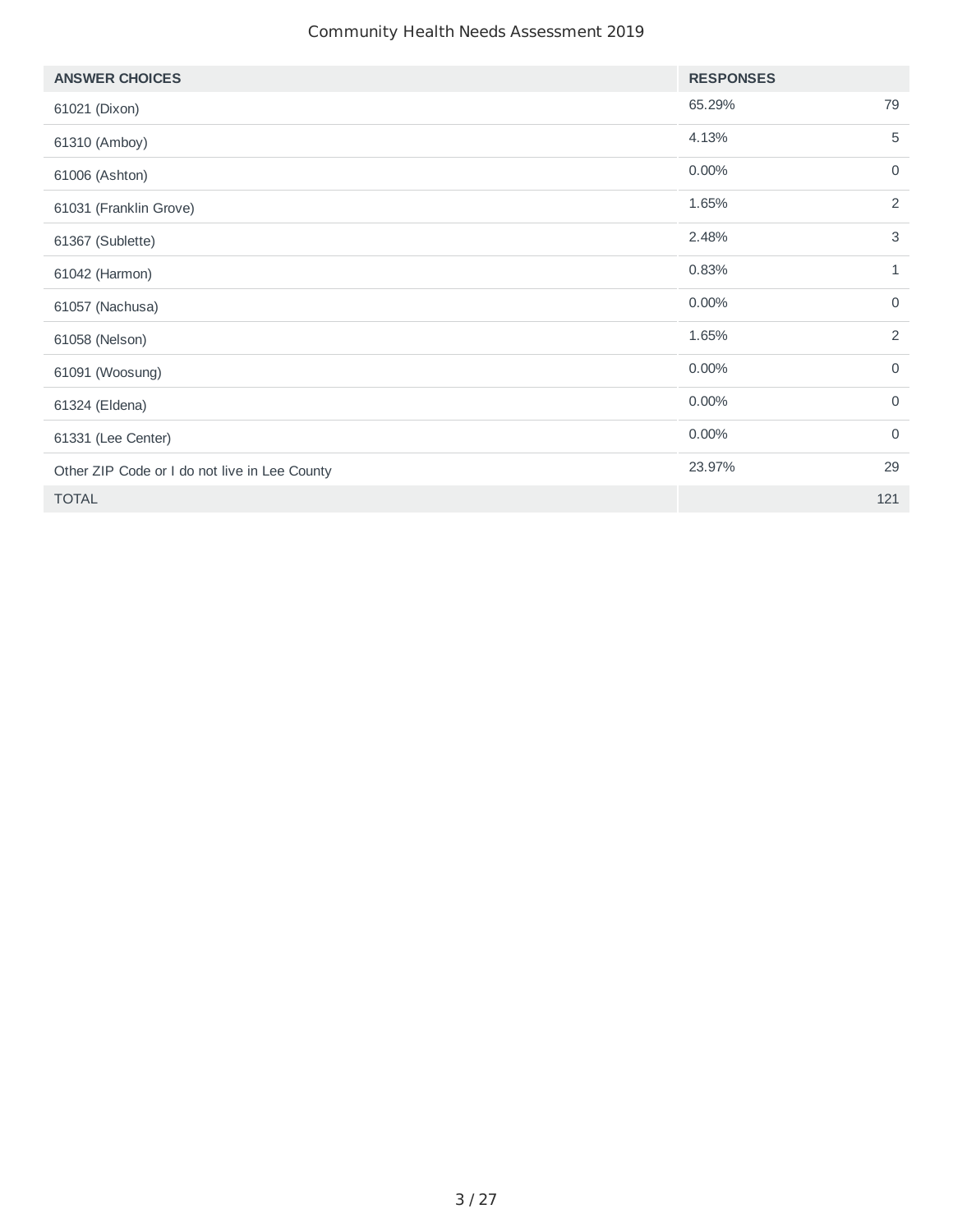## Q3 Has anyone in your household received financial assistance in past year such as TANF, Public Aid, Medical Card, Food Stamps, Township Assistance, or other types of aid? (Not including Medicare or Social Security)



| <b>ANSWER CHOICES</b> | <b>RESPONSES</b> |     |
|-----------------------|------------------|-----|
| Yes                   | 13.93%           | 17  |
| <b>No</b>             | 86.07%           | 105 |
| I don't know          | $0.00\%$         | 0   |
| <b>TOTAL</b>          |                  | 122 |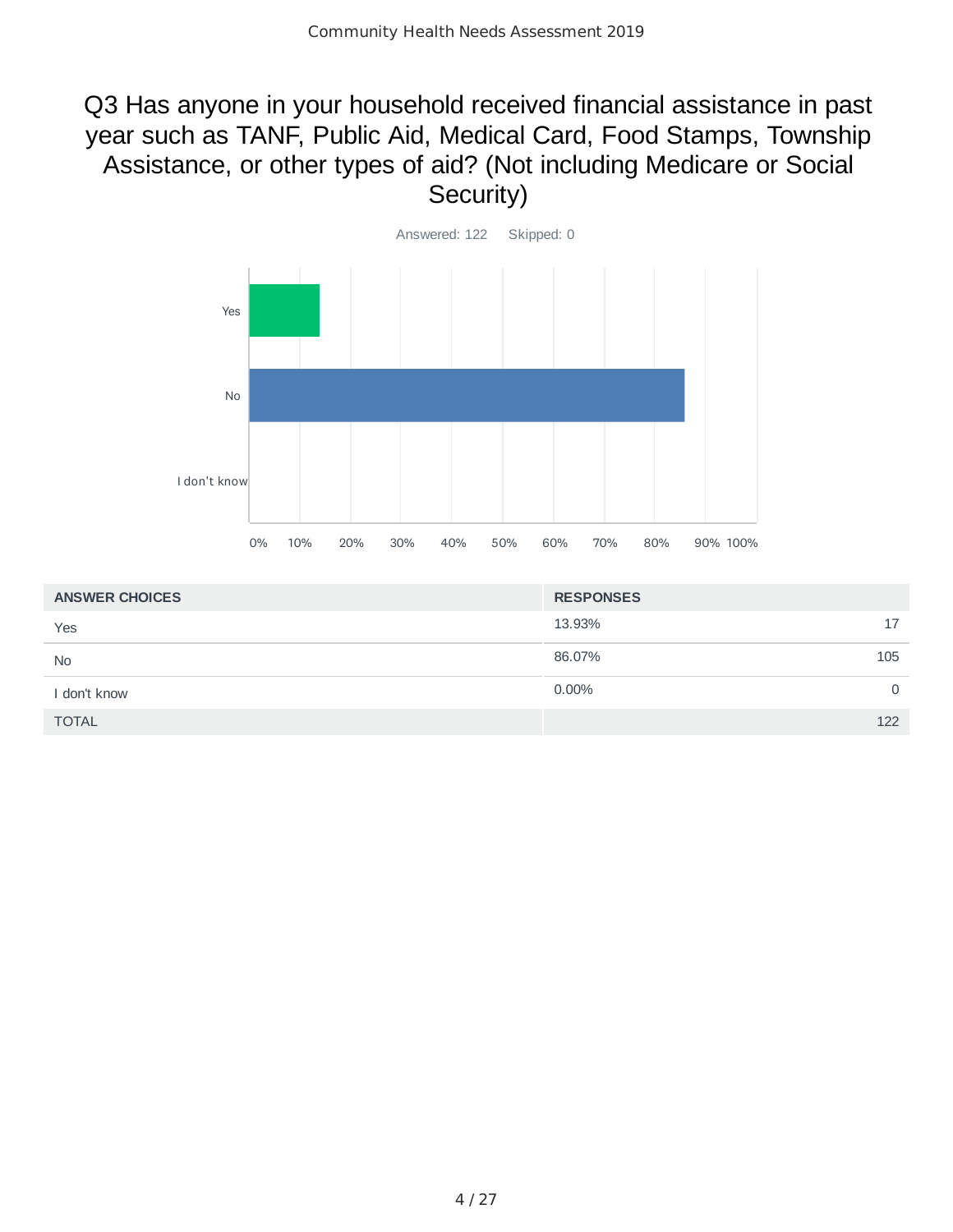## Q4 How would you rate the AVAILABILITY of the following in our community?

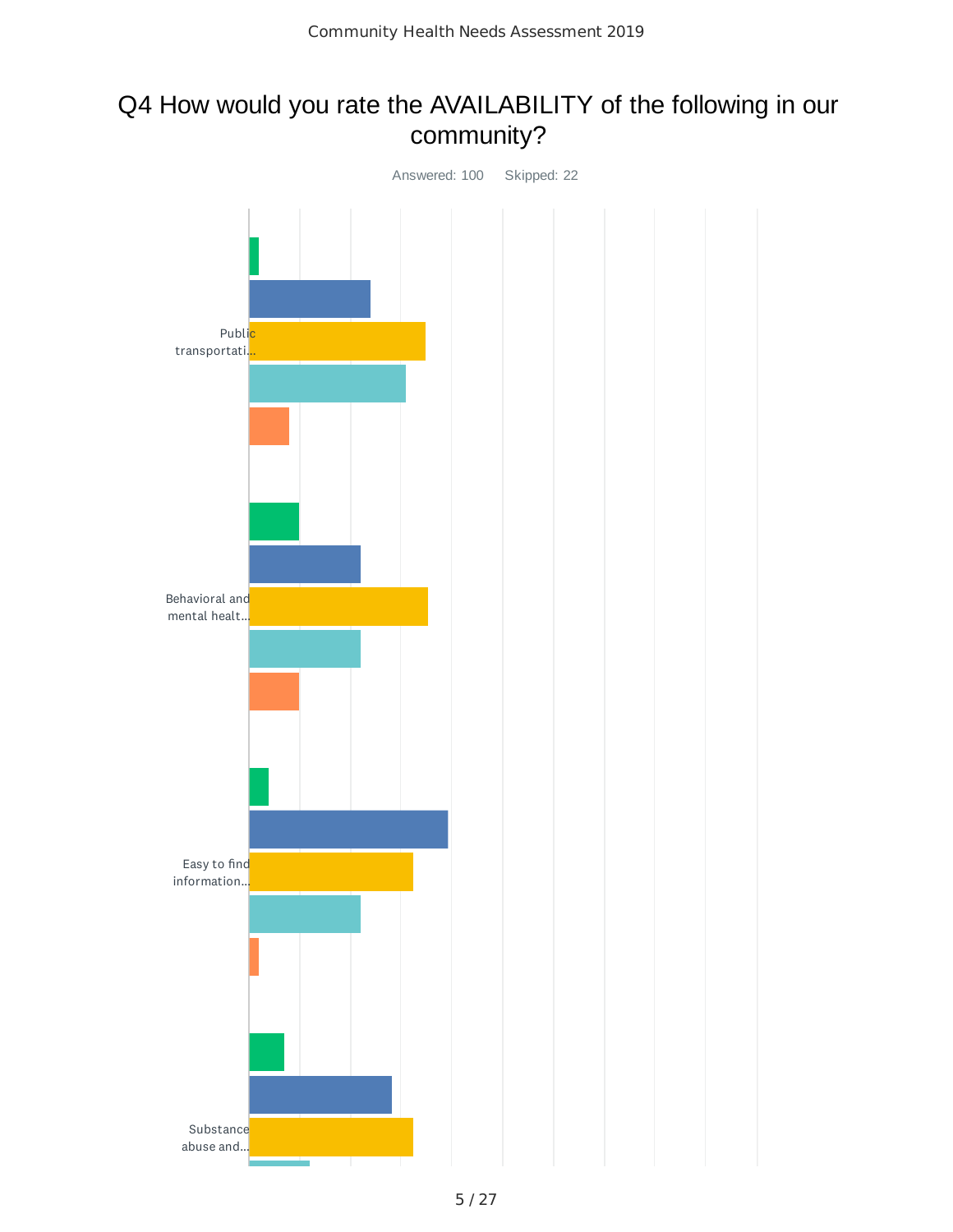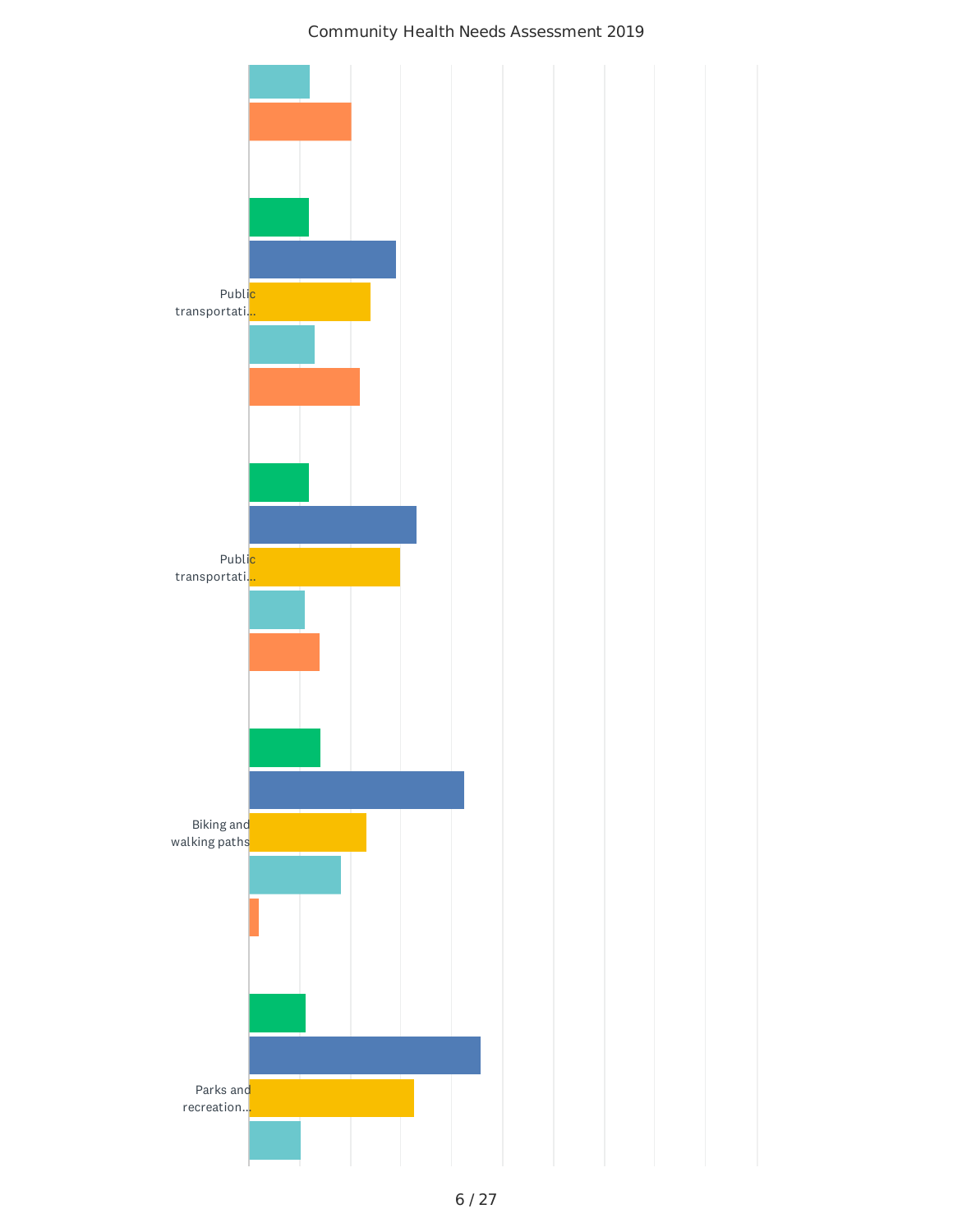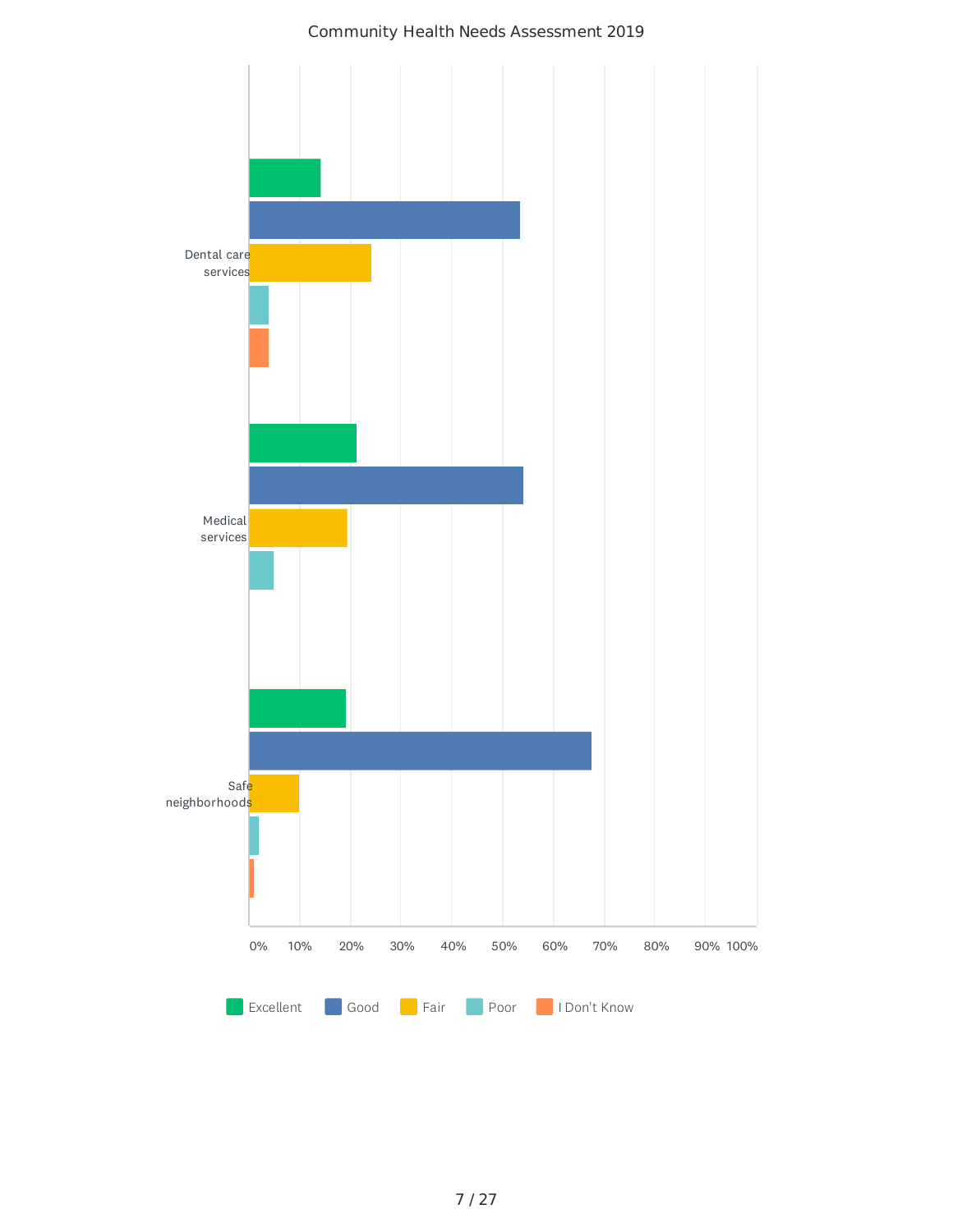|                                                       | <b>EXCELLENT</b> | <b>GOOD</b>  | <b>FAIR</b>  | <b>POOR</b>             | <b>I DON'T</b><br><b>KNOW</b> | <b>TOTAL</b> | <b>WEIGHTED</b><br><b>AVERAGE</b> |
|-------------------------------------------------------|------------------|--------------|--------------|-------------------------|-------------------------------|--------------|-----------------------------------|
| Public transportation for all residents               | 2.00%<br>2       | 24.00%<br>24 | 35.00%<br>35 | 31.00%<br>31            | 8.00%<br>8                    | 100          | 1.97                              |
| Behavioral and mental health services                 | 10.10%<br>10     | 22.22%<br>22 | 35.35%<br>35 | 22.22%<br>22            | 10.10%<br>10                  | 99           | 2.22                              |
| Easy to find information about<br>local services      | 4.04%<br>4       | 39.39%<br>39 | 32.32%<br>32 | 22.22%<br>22            | 2.02%<br>$\overline{2}$       | 99           | 2.26                              |
| Substance abuse and addiction services                | 7.07%<br>7       | 28.28%<br>28 | 32.32%<br>32 | 12.12%<br>12            | 20.20%<br>20                  | 99           | 2.38                              |
| Public transportation for people with<br>disabilities | 12.00%<br>12     | 29.00%<br>29 | 24.00%<br>24 | 13.00%<br>13            | 22.00%<br>22                  | 100          | 2.51                              |
| Public transportation for seniors                     | 12.00%<br>12     | 33.00%<br>33 | 30.00%<br>30 | 11.00%<br>11            | 14.00%<br>14                  | 100          | 2.53                              |
| Biking and walking paths                              | 14.14%<br>14     | 42.42%<br>42 | 23.23%<br>23 | 18.18%<br>18            | 2.02%<br>$\overline{2}$       | 99           | 2.54                              |
| Parks and recreation services                         | 11.22%<br>11     | 45.92%<br>45 | 32.65%<br>32 | 10.20%<br>10            | 0.00%<br>0                    | 98           | 2.58                              |
| Dental care services                                  | 14.14%<br>14     | 53.54%<br>53 | 24.24%<br>24 | 4.04%<br>4              | 4.04%<br>4                    | 99           | 2.81                              |
| <b>Medical services</b>                               | 21.43%<br>21     | 54.08%<br>53 | 19.39%<br>19 | 5.10%<br>5              | 0.00%<br>0                    | 98           | 2.92                              |
| Safe neighborhoods                                    | 19.19%<br>19     | 67.68%<br>67 | 10.10%<br>10 | 2.02%<br>$\overline{2}$ | 1.01%<br>1                    | 99           | 3.05                              |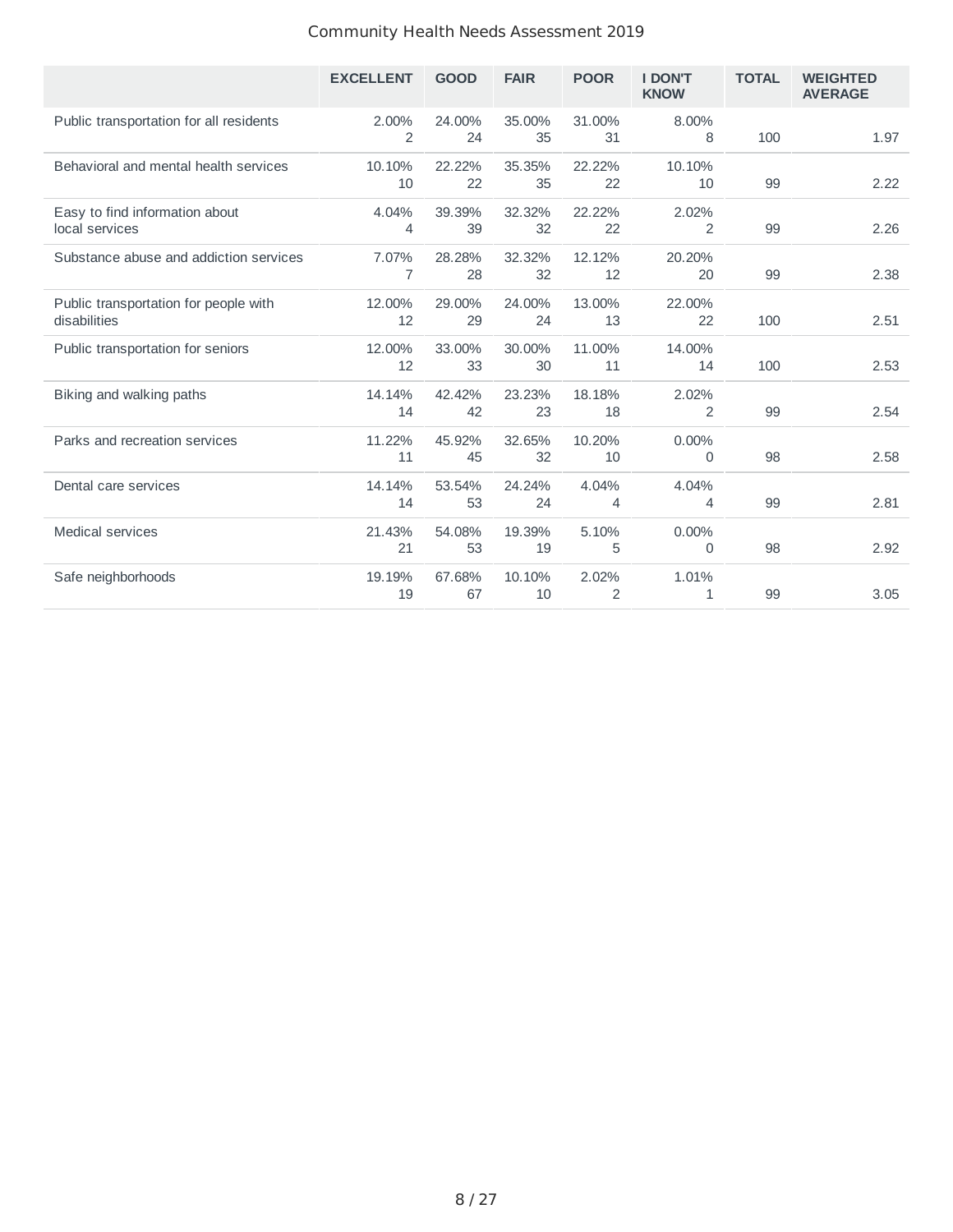## Q5 How would you rate the QUALITY of the following in our community?

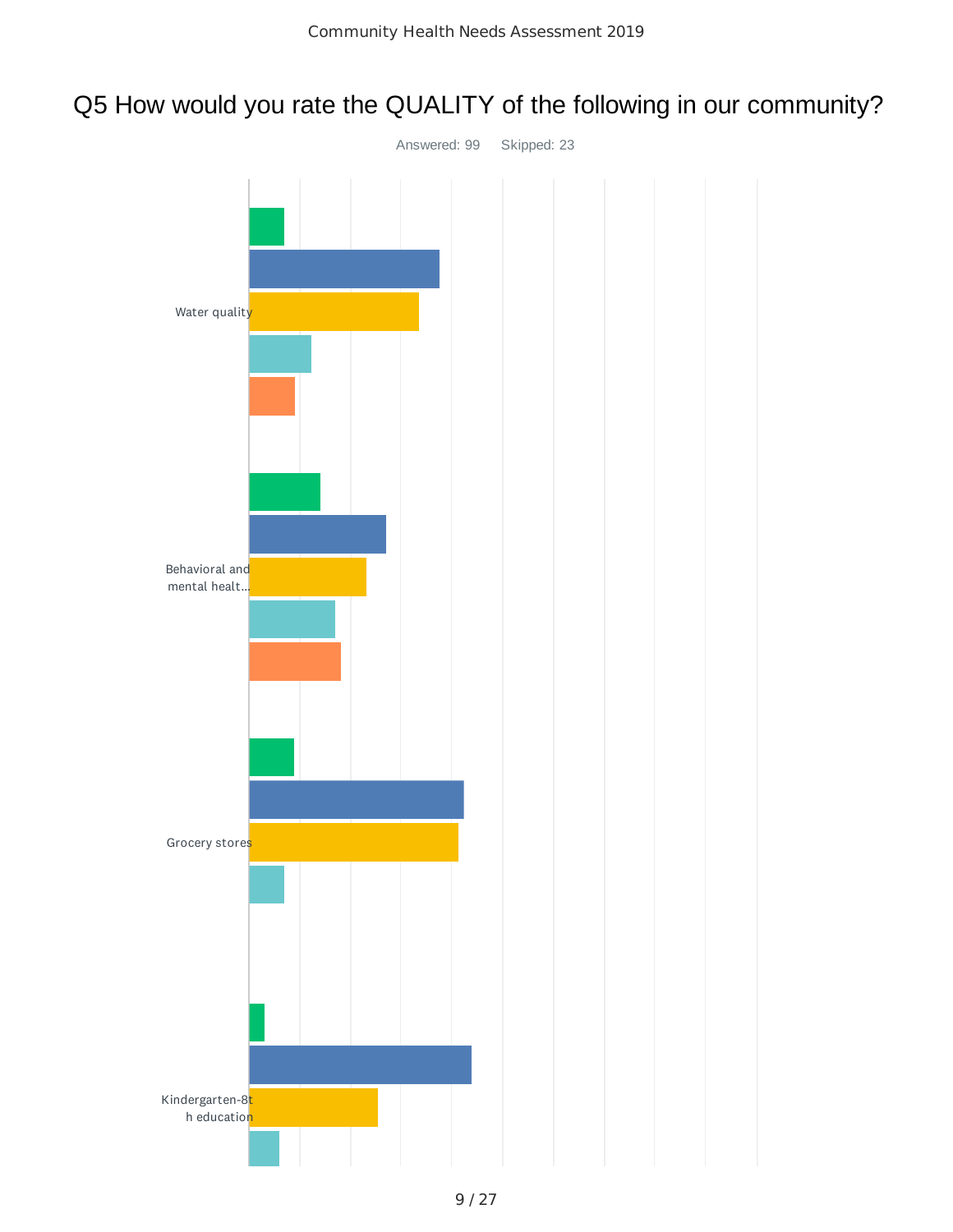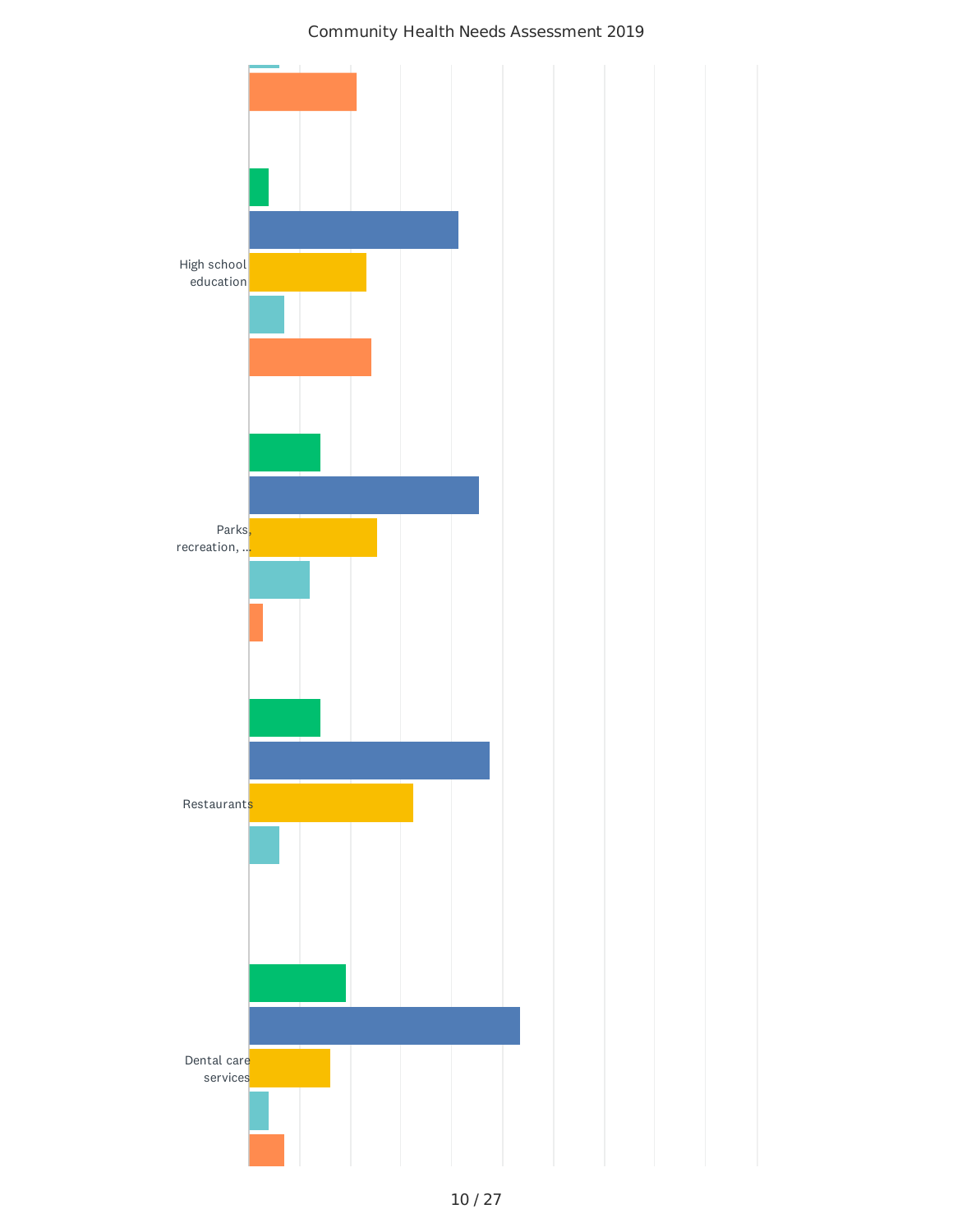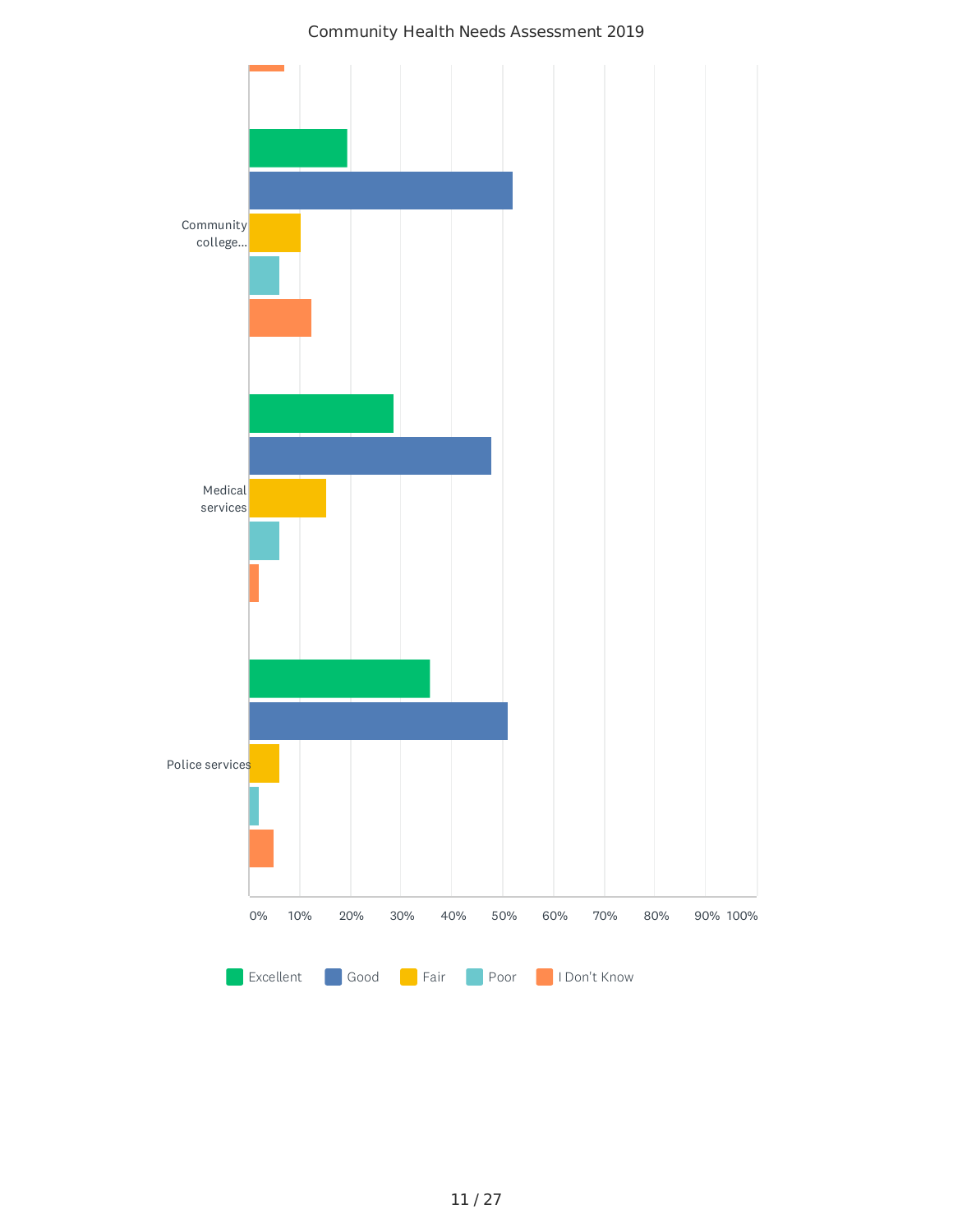|                                                | <b>EXCELLENT</b> | <b>GOOD</b>  | <b>FAIR</b>  | <b>POOR</b>  | <b>I DON'T</b><br><b>KNOW</b> | <b>TOTAL</b> | <b>WEIGHTED</b><br><b>AVERAGE</b> |
|------------------------------------------------|------------------|--------------|--------------|--------------|-------------------------------|--------------|-----------------------------------|
| Water quality                                  | 7.14%<br>7       | 37.76%<br>37 | 33.67%<br>33 | 12.24%<br>12 | 9.18%<br>9                    | 98           | 2.44                              |
| Behavioral and mental health services          | 14.14%<br>14     | 27.27%<br>27 | 23.23%<br>23 | 17.17%<br>17 | 18.18%<br>18                  | 99           | 2.47                              |
| Grocery stores                                 | 9.09%<br>9       | 42.42%<br>42 | 41.41%<br>41 | 7.07%<br>7   | 0.00%<br>$\Omega$             | 99           | 2.54                              |
| Kindergarten-8th education                     | 3.06%<br>3       | 43.88%<br>43 | 25.51%<br>25 | 6.12%<br>6   | 21.43%<br>21                  | 98           | 2.56                              |
| High school education                          | 4.04%<br>4       | 41.41%<br>41 | 23.23%<br>23 | 7.07%<br>7   | 24.24%<br>24                  | 99           | 2.56                              |
| Parks, recreation, and biking/walking<br>paths | 14.14%<br>14     | 45.45%<br>45 | 25.25%<br>25 | 12.12%<br>12 | 3.03%<br>3                    | 99           | 2.64                              |
| Restaurants                                    | 14.14%<br>14     | 47.47%<br>47 | 32.32%<br>32 | 6.06%<br>6   | 0.00%<br>0                    | 99           | 2.70                              |
| Dental care services                           | 19.19%<br>19     | 53.54%<br>53 | 16.16%<br>16 | 4.04%<br>4   | 7.07%<br>7                    | 99           | 2.95                              |
| Community college education                    | 19.39%<br>19     | 52.04%<br>51 | 10.20%<br>10 | 6.12%<br>6   | 12.24%<br>12                  | 98           | 2.97                              |
| <b>Medical services</b>                        | 28.57%<br>28     | 47.96%<br>47 | 15.31%<br>15 | 6.12%<br>6   | 2.04%<br>2                    | 98           | 3.01                              |
| Police services                                | 35.71%<br>35     | 51.02%<br>50 | 6.12%<br>6   | 2.04%<br>2   | 5.10%<br>5                    | 98           | 3.27                              |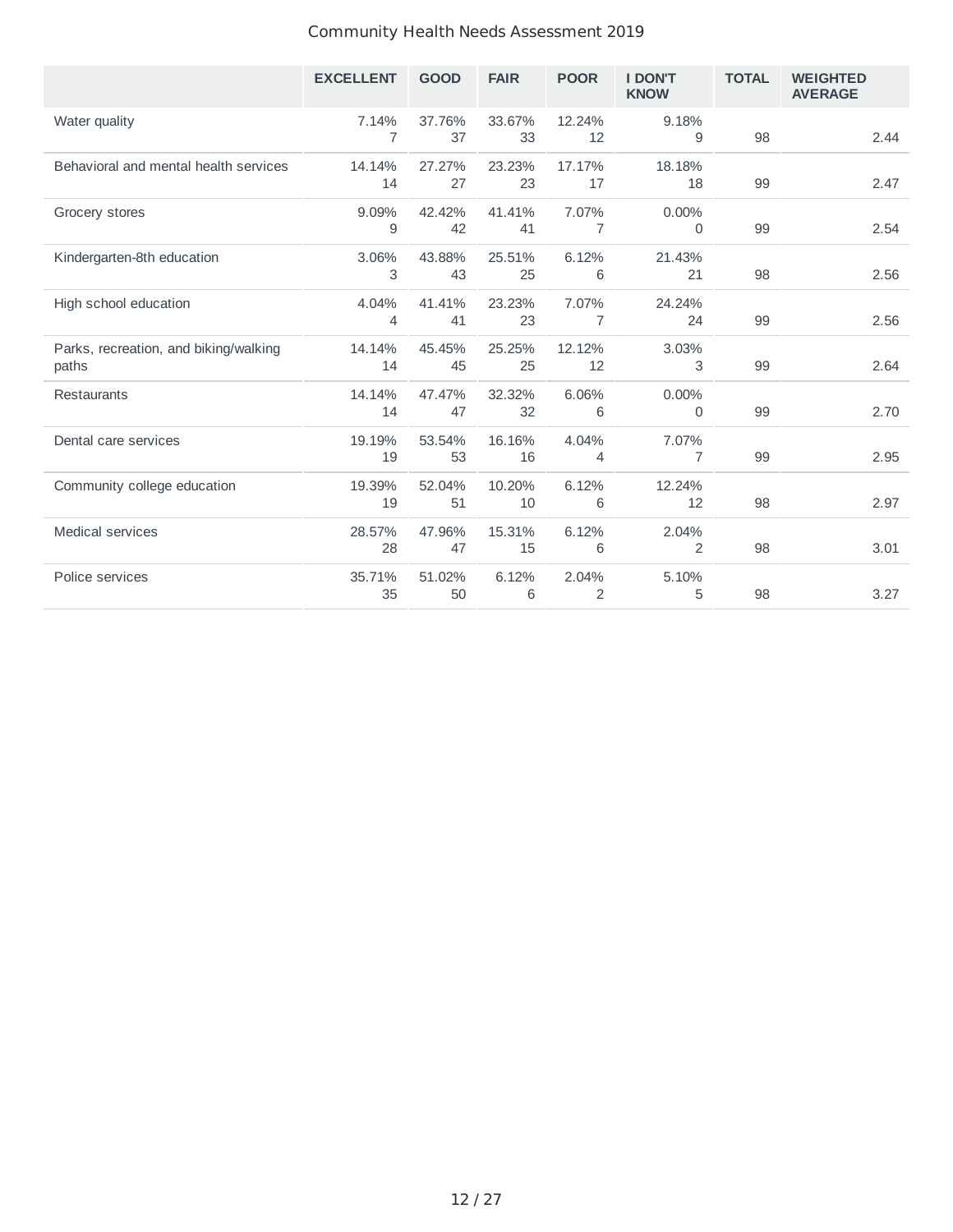### Q6 In the past year, have you or anyone in your household been affected by the following?

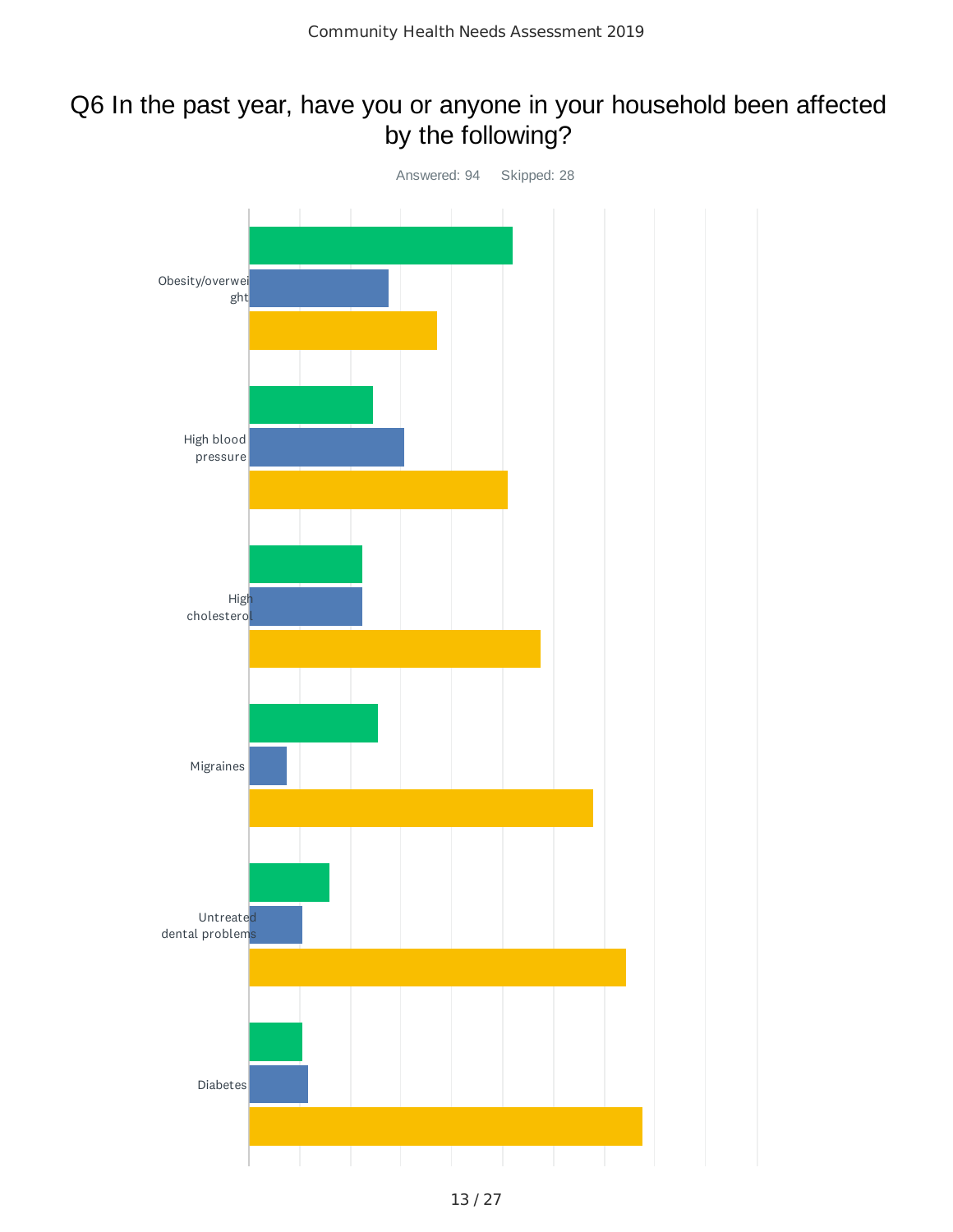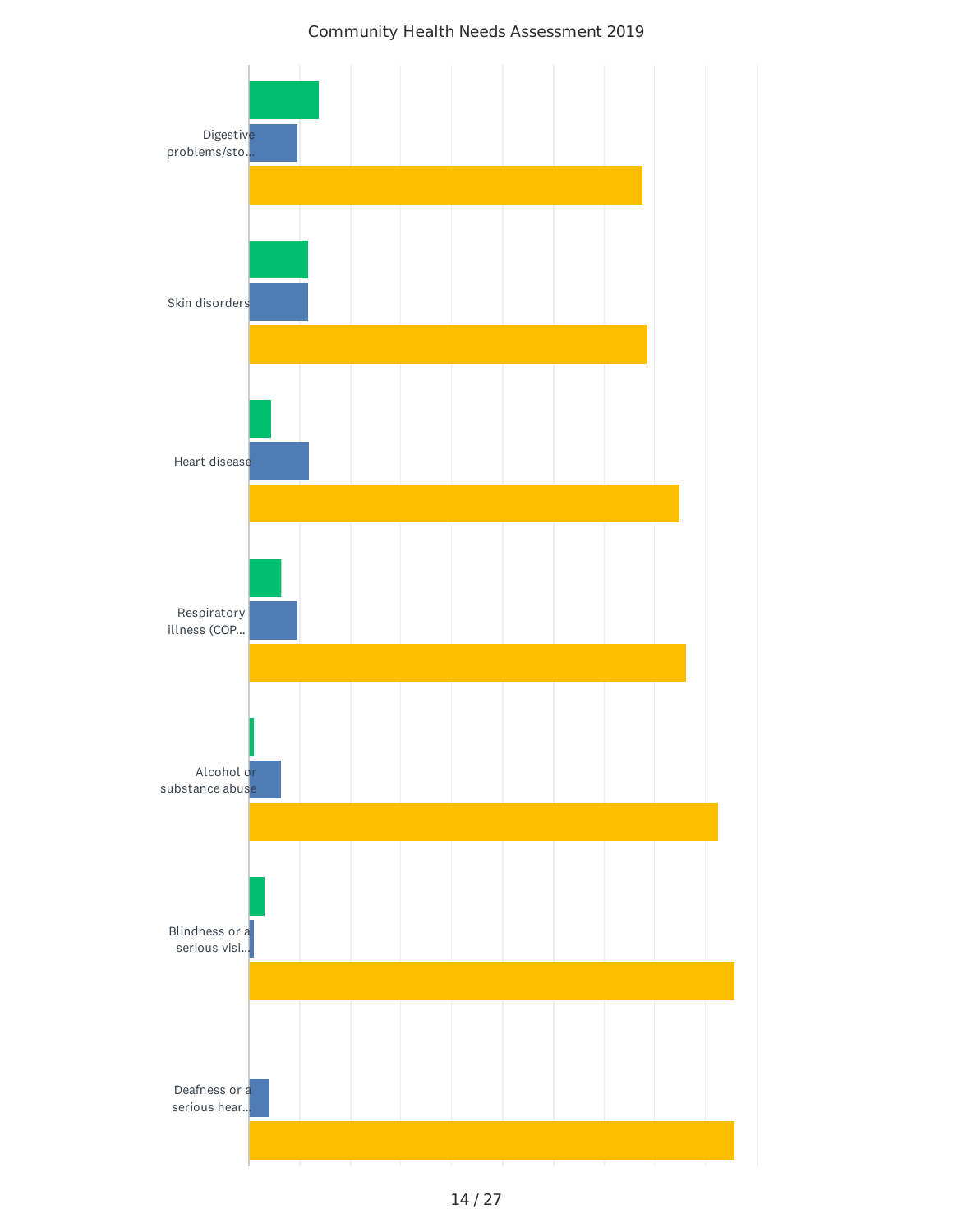

 $\blacksquare$  Yes, I have  $\blacksquare$  Yes, a member of my household has  $\blacksquare$  No

|                                                              | YES, I<br><b>HAVE</b> | YES, A MEMBER OF MY<br><b>HOUSEHOLD HAS</b> |                         | <b>NO</b>    | <b>TOTAL</b><br><b>RESPONDENTS</b> |
|--------------------------------------------------------------|-----------------------|---------------------------------------------|-------------------------|--------------|------------------------------------|
| Obesity/overweight                                           | 52.13%<br>49          |                                             | 27.66%<br>26            | 37.23%<br>35 | 94                                 |
| High blood pressure                                          | 24.47%<br>23          |                                             | 30.85%<br>29            | 51.06%<br>48 | 94                                 |
| High cholesterol                                             | 22.34%<br>21          |                                             | 22.34%<br>21            | 57.45%<br>54 | 94                                 |
| Migraines                                                    | 25.53%<br>24          |                                             | 7.45%<br>$\overline{7}$ | 68.09%<br>64 | 94                                 |
| Untreated dental problems                                    | 15.96%<br>15          |                                             | 10.64%<br>10            | 74.47%<br>70 | 94                                 |
| <b>Diabetes</b>                                              | 10.64%<br>10          |                                             | 11.70%<br>11            | 77.66%<br>73 | 94                                 |
| Digestive problems/stomach ulcers                            | 13.83%<br>13          |                                             | 9.57%<br>9              | 77.66%<br>73 | 94                                 |
| Skin disorders                                               | 11.70%<br>11          |                                             | 11.70%<br>11            | 78.72%<br>74 | 94                                 |
| Heart disease                                                | 4.30%<br>4            |                                             | 11.83%<br>11            | 84.95%<br>79 | 93                                 |
| Respiratory illness (COPD, chronic bronchitis,<br>emphysema) | 6.38%<br>6            |                                             | 9.57%<br>9              | 86.17%<br>81 | 94                                 |
| Alcohol or substance abuse                                   | 1.06%<br>1            |                                             | 6.38%<br>6              | 92.55%<br>87 | 94                                 |
| Blindness or a serious vision problem                        | 3.19%<br>3            |                                             | 1.06%<br>1              | 95.74%<br>90 | 94                                 |
| Deafness or a serious hearing problem                        | 0.00%<br>$\mathbf{0}$ |                                             | 4.26%<br>4              | 95.74%<br>90 | 94                                 |
| Seizure disorders                                            | 0.00%<br>0            |                                             | 1.06%<br>1              | 98.94%<br>93 | 94                                 |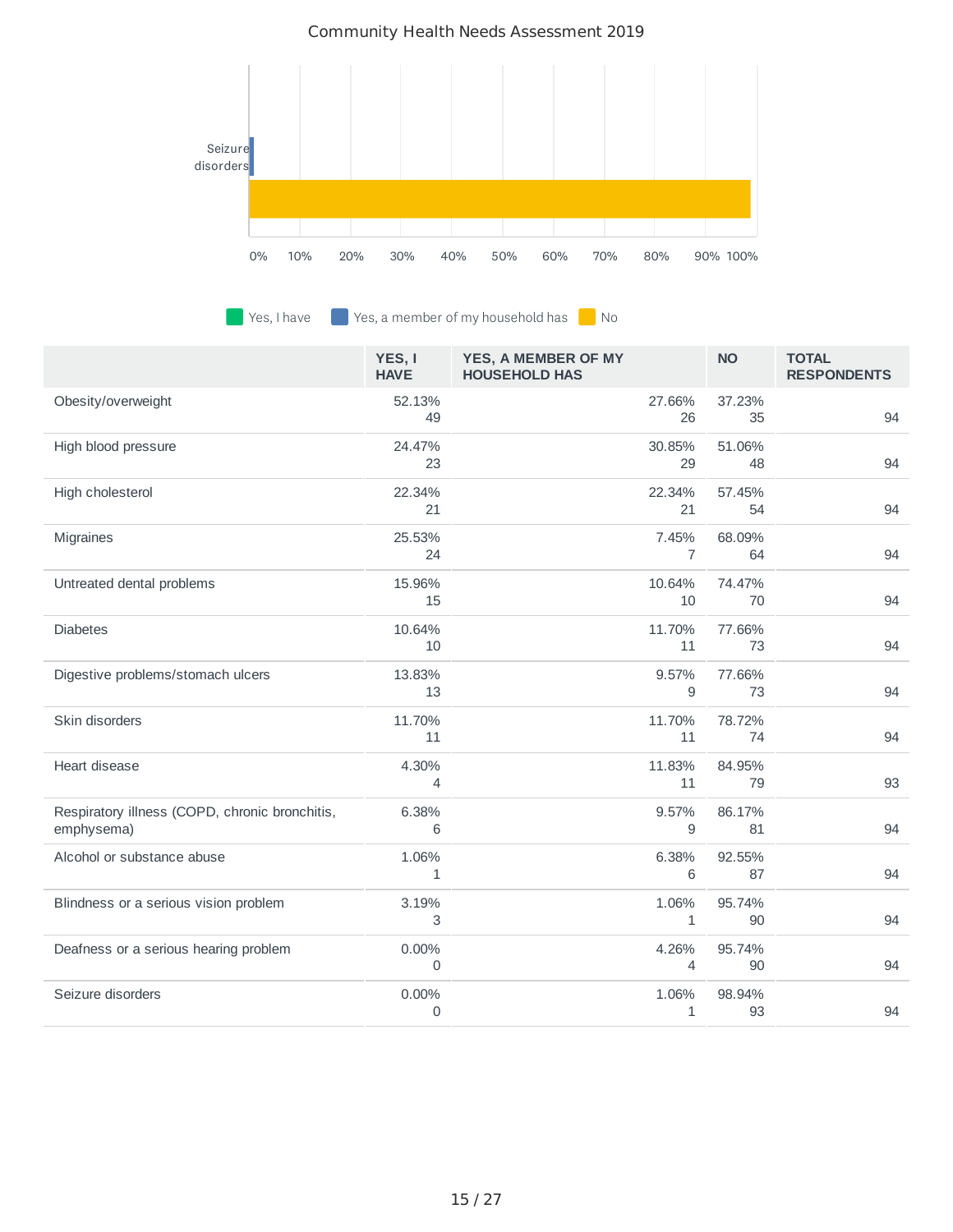### Q7 In the past year, have you or anyone in your household been affected by the following?

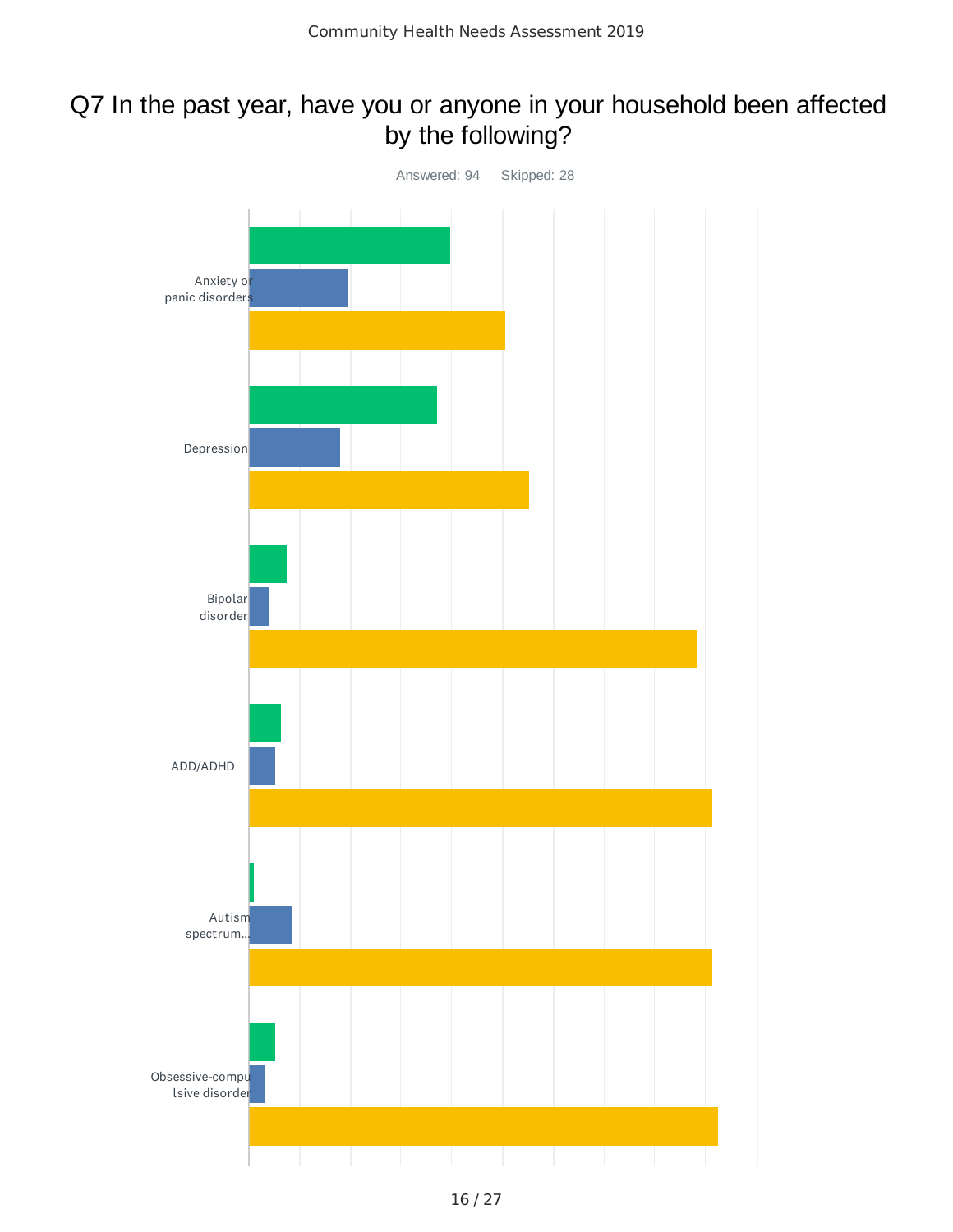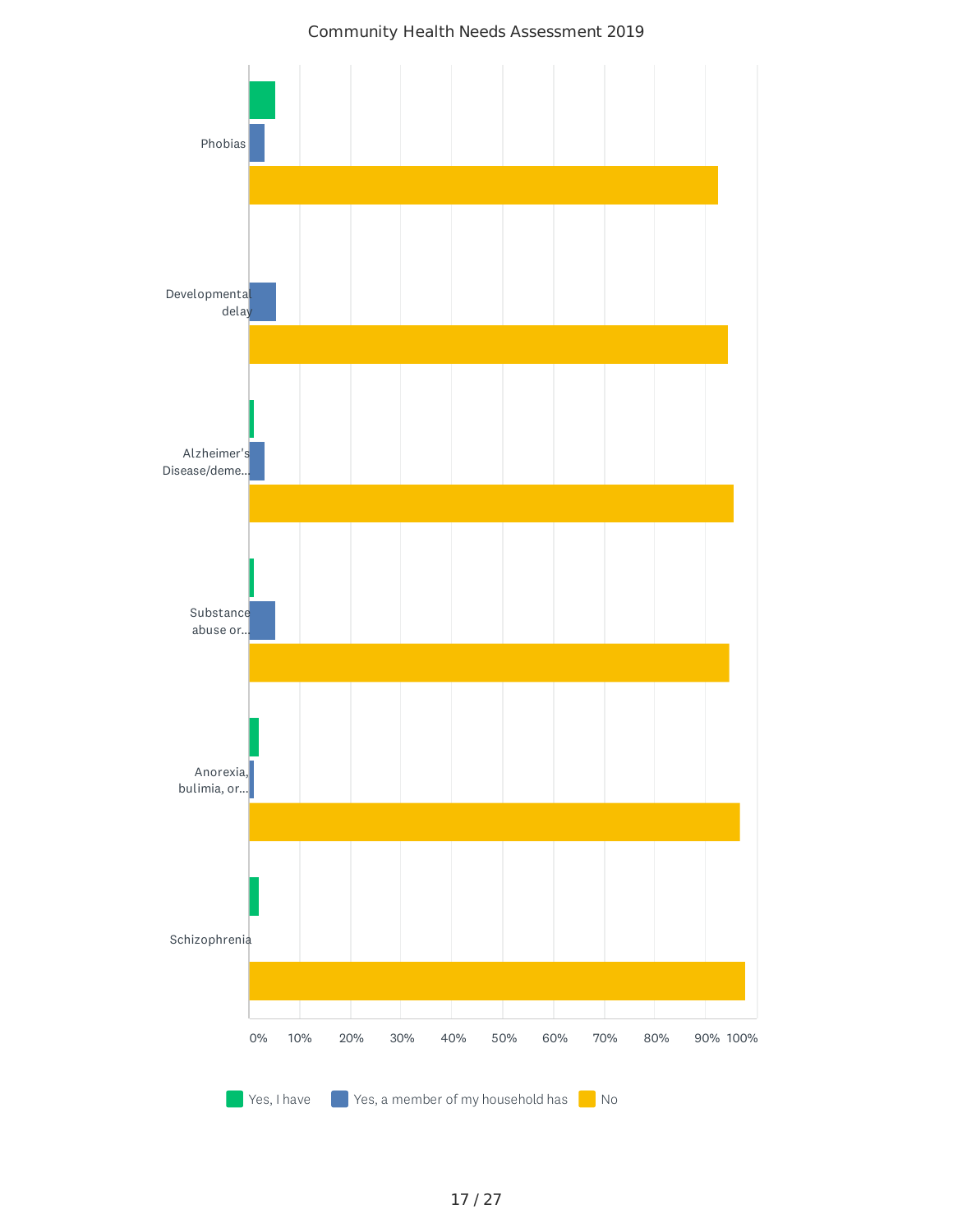|                                                         | YES, I<br><b>HAVE</b>   | YES, A MEMBER OF MY<br><b>HOUSEHOLD HAS</b> | <b>NO</b>    | <b>TOTAL</b><br><b>RESPONDENTS</b> |
|---------------------------------------------------------|-------------------------|---------------------------------------------|--------------|------------------------------------|
| Anxiety or panic disorders                              | 39.78%<br>37            | 19.35%<br>18                                | 50.54%<br>47 | 93                                 |
| Depression                                              | 37.23%<br>35            | 18.09%<br>17                                | 55.32%<br>52 | 94                                 |
| Bipolar disorder                                        | 7.45%<br>7              | 4.26%<br>4                                  | 88.30%<br>83 | 94                                 |
| ADD/ADHD                                                | 6.38%<br>6              | 5.32%<br>5                                  | 91.49%<br>86 | 94                                 |
| Autism spectrum disorders                               | 1.06%<br>$\mathbf{1}$   | 8.51%<br>8                                  | 91.49%<br>86 | 94                                 |
| Obsessive-compulsive disorder                           | 5.32%<br>5              | 3.19%<br>3                                  | 92.55%<br>87 | 94                                 |
| Phobias                                                 | 5.32%<br>5              | 3.19%<br>3                                  | 92.55%<br>87 | 94                                 |
| Developmental delay                                     | 0.00%<br>0              | 5.38%<br>5                                  | 94.62%<br>88 | 93                                 |
| Alzheimer's Disease/dementia                            | 1.08%<br>$\mathbf{1}$   | 3.23%<br>3                                  | 95.70%<br>89 | 93                                 |
| Substance abuse or addiction                            | 1.06%<br>1              | 5.32%<br>5                                  | 94.68%<br>89 | 94                                 |
| Anorexia, bulimia, or other serious eating<br>disorders | 2.13%<br>$\overline{c}$ | 1.06%<br>$\mathbf{1}$                       | 96.81%<br>91 | 94                                 |
| Schizophrenia                                           | 2.13%<br>$\overline{2}$ | 0.00%<br>0                                  | 97.87%<br>92 | 94                                 |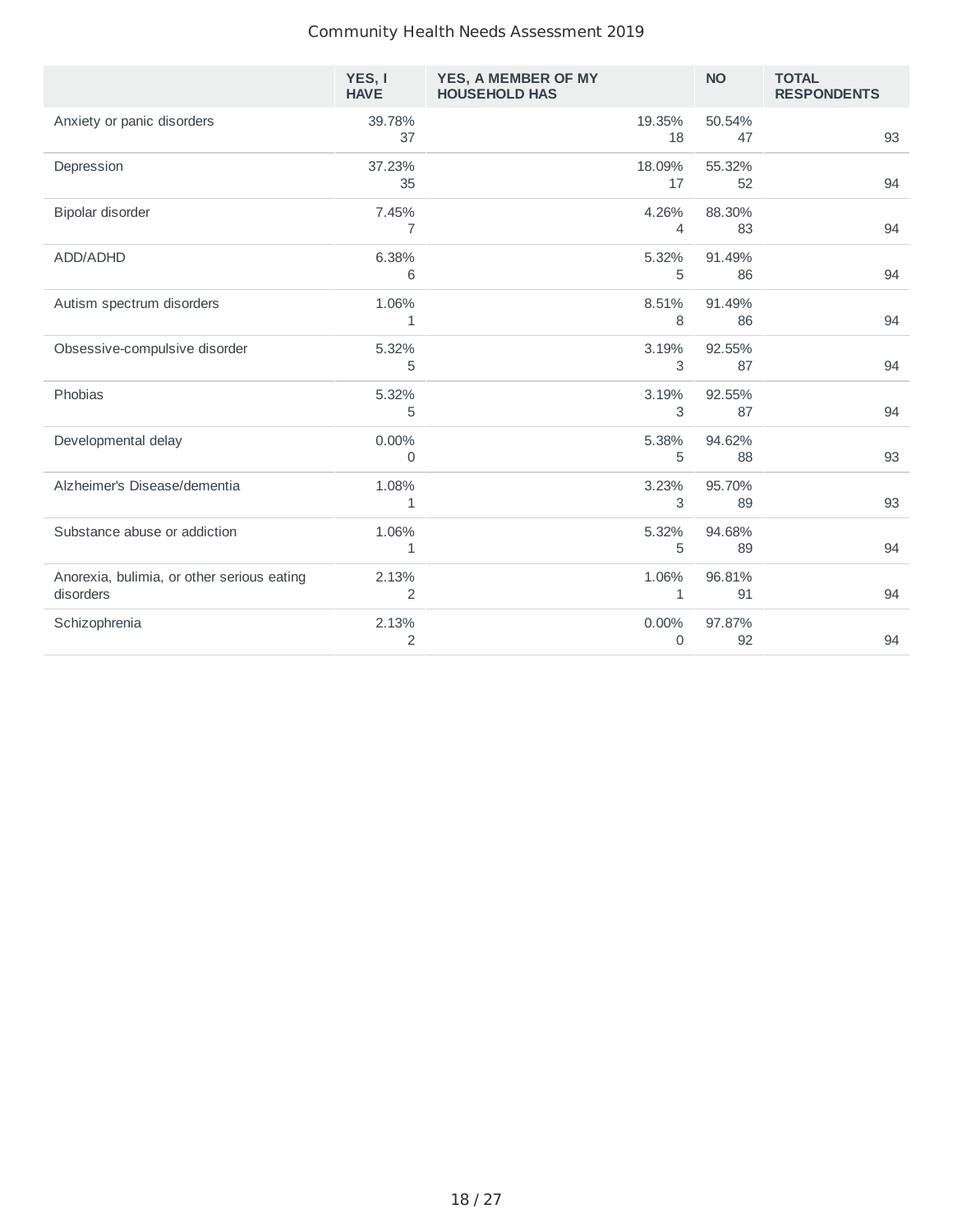### Q8 In the past year, have you or anyone in your household been unable to access or receive medical care?



| <b>ANSWER CHOICES</b> | <b>RESPONSES</b> |
|-----------------------|------------------|
| Yes                   | 16<br>17.02%     |
| <b>No</b>             | 81.91%<br>77     |
| I don't know          | 1.06%            |
| <b>TOTAL</b>          | 94               |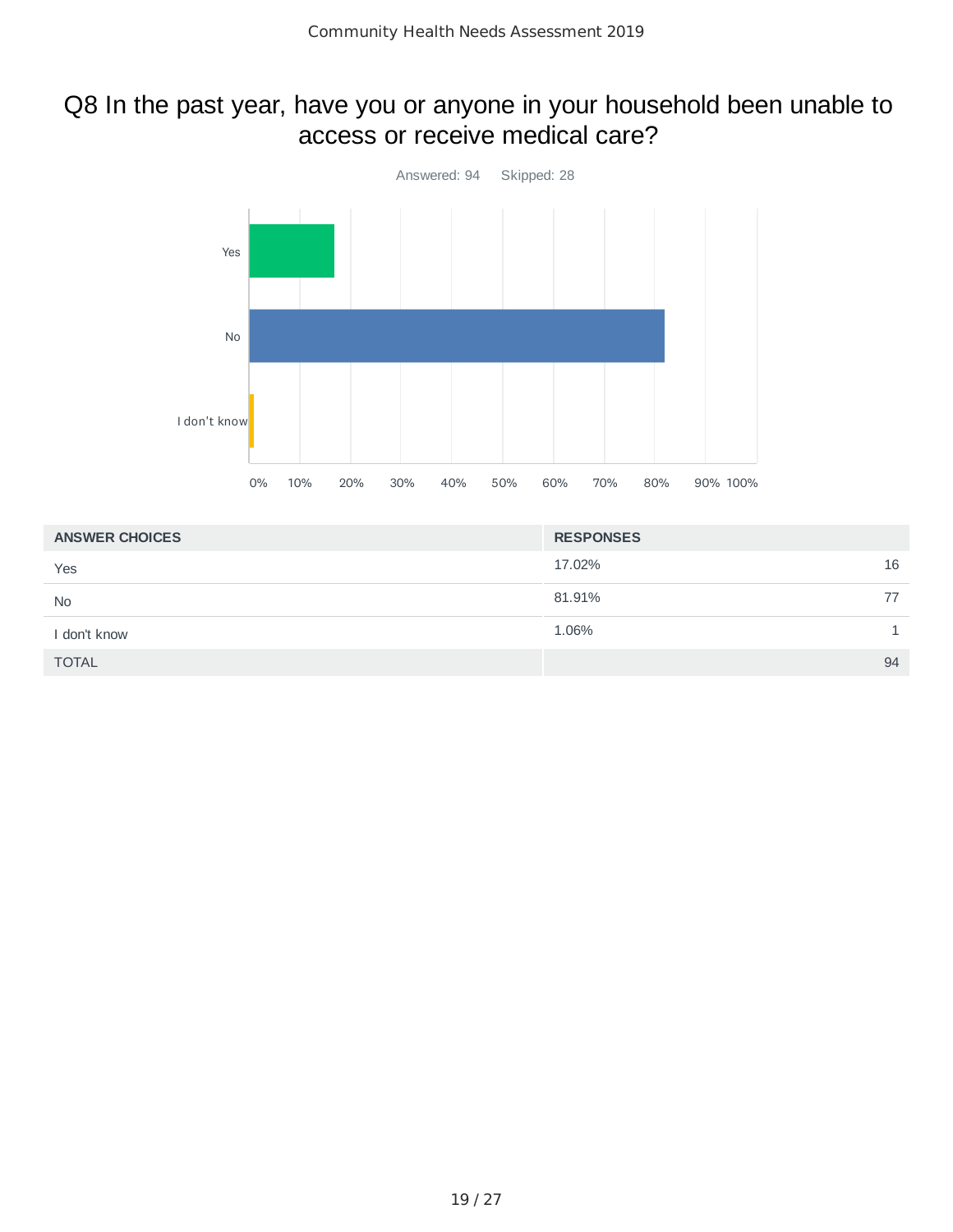## Q9 If you answered Yes in Question #8, why were you or a member of your household unable to access or receive medical care?



| <b>ANSWER CHOICES</b>                                    | <b>RESPONSES</b> |                |
|----------------------------------------------------------|------------------|----------------|
| No health insurance or not enough health insurance       | 16.98%           | 9              |
| Could not afford co-pay or deductible                    | 13.21%           | 7              |
| No coverage for prescriptions                            | 7.55%            | $\overline{4}$ |
| No regular doctor                                        | 7.55%            | $\overline{4}$ |
| Could not find a doctor who accepted Medicaid/Public Aid | 3.77%            | 2              |
| No transportation                                        | 1.89%            | 1              |
| N/A                                                      | 73.58%           | 39             |
| Total Respondents: 53                                    |                  |                |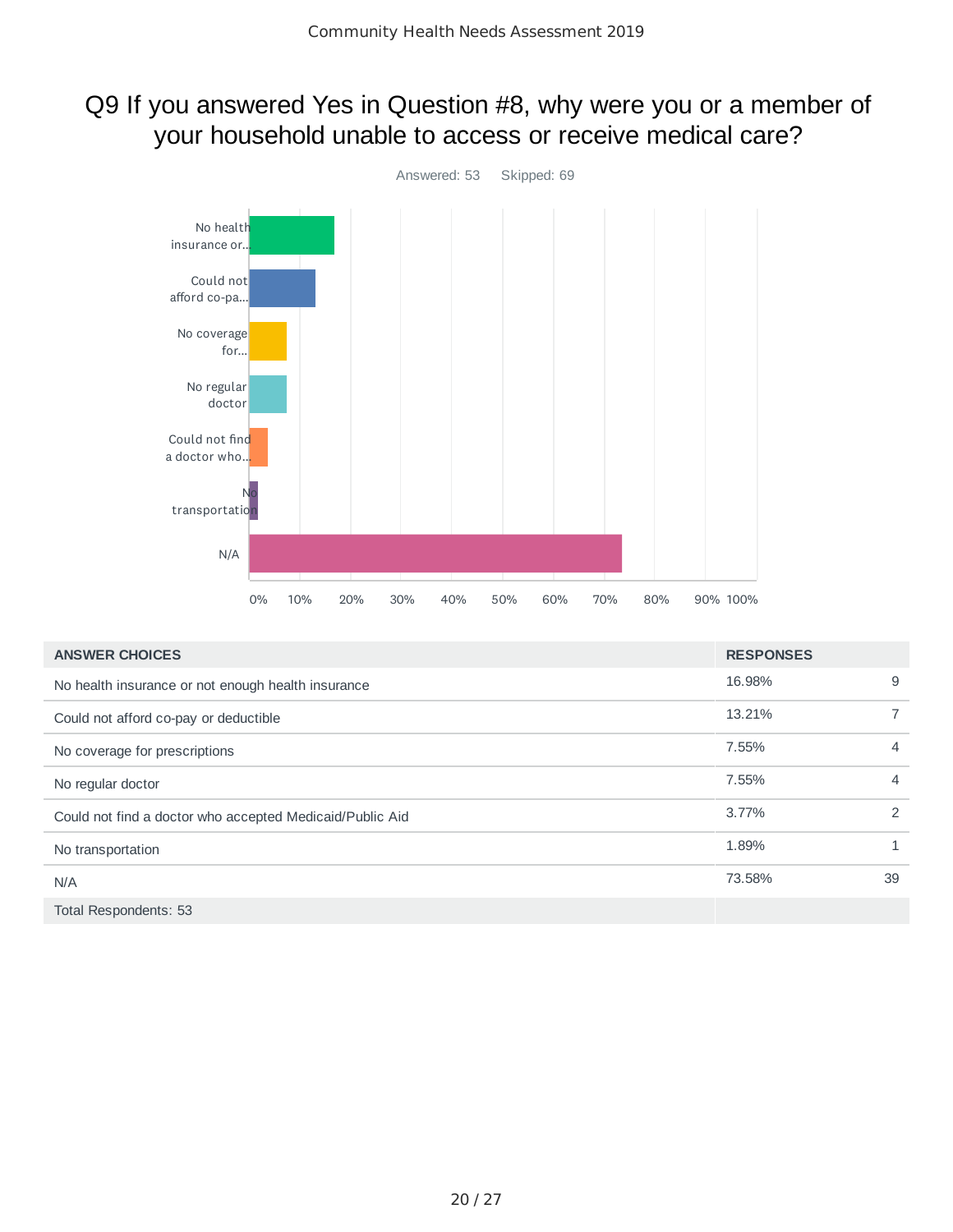# Q10 What suggestions do you have to improve the AVAILABILITY of services in our community?

Answered: 30 Skipped: 92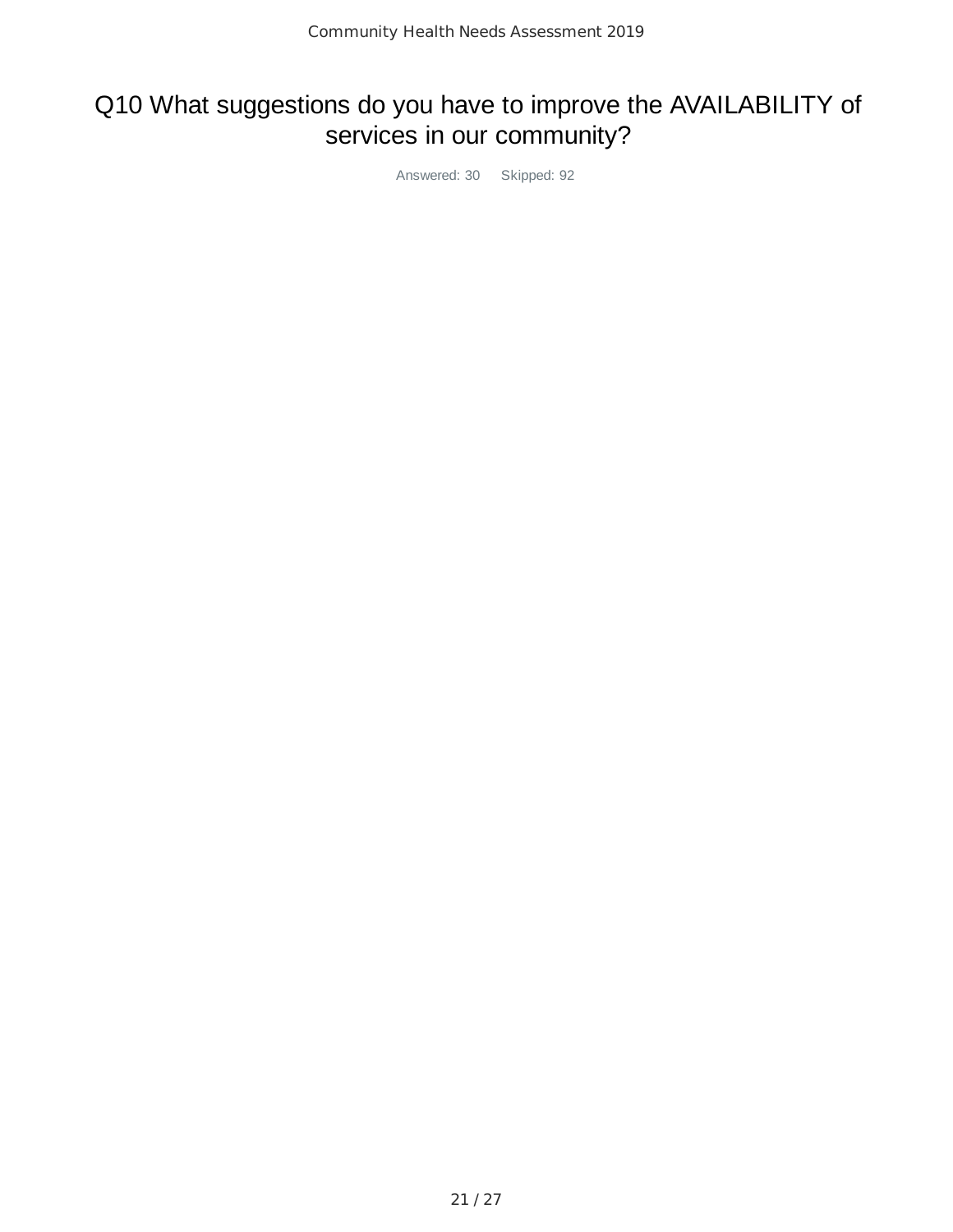| #              | <b>RESPONSES</b>                                                                                                                                                                                                                                                                                                                                                                                                                                                                                                                                                                                                                                                                                                                                           | <b>DATE</b>         |
|----------------|------------------------------------------------------------------------------------------------------------------------------------------------------------------------------------------------------------------------------------------------------------------------------------------------------------------------------------------------------------------------------------------------------------------------------------------------------------------------------------------------------------------------------------------------------------------------------------------------------------------------------------------------------------------------------------------------------------------------------------------------------------|---------------------|
| $\mathbf{1}$   | Late night walk on clinic                                                                                                                                                                                                                                                                                                                                                                                                                                                                                                                                                                                                                                                                                                                                  | 10/14/2019 11:42 PM |
| 2              | A walk in clinic with evening/night hours 24 hour nurse hotline                                                                                                                                                                                                                                                                                                                                                                                                                                                                                                                                                                                                                                                                                            | 10/14/2019 11:40 PM |
| 3              | We need more doctors and mental health providers.                                                                                                                                                                                                                                                                                                                                                                                                                                                                                                                                                                                                                                                                                                          | 10/14/2019 9:17 PM  |
| 4              | I think Dixon and KSB have it down. CGH is awful. We DO need more psychologists and<br>HOOD dentists (we go way out of area for both), as well as GI doctors. Also dental surgery is<br>never readily available. Had to take husband to doc in Rockford. But psychologist seen at KSB<br>about ?9? years ago was AWFUL and there was no GI doc when I had GI bleed. Still looking<br>for a HOOD one. Even UW madison's GI Siobhan Byrne, was awful. GI is important. We need<br>a permanent local GI clinic AND internists that stay, not just doing their residency from third-<br>world countries then moving to big cities. Have been in KSB when they were giving a tour to<br>group of third world-educated docs. They are not hood, and do not STAY. | 10/14/2019 2:54 PM  |
| 5              | I noticed you did not mention cancer questions. I had precancer polyps removed from my<br>Colan and basil cancer above my lip. if it ever goes into full cancer what agencies would be<br>available to help financially.                                                                                                                                                                                                                                                                                                                                                                                                                                                                                                                                   | 10/14/2019 1:02 PM  |
| 6              | Get a Health Dept w/ more services like Rock Falls has.                                                                                                                                                                                                                                                                                                                                                                                                                                                                                                                                                                                                                                                                                                    | 10/14/2019 12:57 PM |
| $\overline{7}$ | Doing nice job bringing specialist in to the area                                                                                                                                                                                                                                                                                                                                                                                                                                                                                                                                                                                                                                                                                                          | 10/14/2019 11:29 AM |
| 8              | Agencies work better together instead of separately                                                                                                                                                                                                                                                                                                                                                                                                                                                                                                                                                                                                                                                                                                        | 10/14/2019 9:57 AM  |
| 9              | Add family care physicians                                                                                                                                                                                                                                                                                                                                                                                                                                                                                                                                                                                                                                                                                                                                 | 10/14/2019 9:53 AM  |
| 10             | Whiteside county has a clinic for people with low income or unemployed or no insurance. Lee<br>county could benefit from the same services. I have medical insurance but several of my<br>working children do not. They deny themselves care because of the lack of insurance. It would<br>be beneficial to have services that provide screening and proactive medical for people with no<br>insurance instead of them having to be reactive to an acute medical situation.                                                                                                                                                                                                                                                                                | 9/9/2019 9:43 AM    |
| 11             | Extended hours.                                                                                                                                                                                                                                                                                                                                                                                                                                                                                                                                                                                                                                                                                                                                            | 9/8/2019 7:12 AM    |
| 12             | More mental health counselors at KSB                                                                                                                                                                                                                                                                                                                                                                                                                                                                                                                                                                                                                                                                                                                       | 9/6/2019 8:19 PM    |
| 13             | WE NEED MORE MENTAL HEALTH SERVICES! Especially for emergency care and<br>adolescents.                                                                                                                                                                                                                                                                                                                                                                                                                                                                                                                                                                                                                                                                     | 9/6/2019 5:23 PM    |
| 14             | Better doctors                                                                                                                                                                                                                                                                                                                                                                                                                                                                                                                                                                                                                                                                                                                                             | 9/6/2019 1:46 PM    |
| 15             | Increase access to mental health services and availability.                                                                                                                                                                                                                                                                                                                                                                                                                                                                                                                                                                                                                                                                                                | 9/6/2019 1:33 AM    |
| 16             | Increased substance abuse treatment needed. More access to mental health services.                                                                                                                                                                                                                                                                                                                                                                                                                                                                                                                                                                                                                                                                         | 9/5/2019 10:28 PM   |
| 17             | Advertise public transportation options, make more available such as small buses that run on<br>a loop to common areas during specific times . More bike paths, more updated parks such as<br>what was done this summer with water wonderland.                                                                                                                                                                                                                                                                                                                                                                                                                                                                                                             | 9/5/2019 10:25 PM   |
| 18             | Mental health services are difficult to access. It took 3 weeks to find outpatient treatment for<br>alcoholism. Only thanks to a tenacious nurse at KSB was my spouse able to get treatment.<br>Also, it was the PA at PIC that was bold enough to ask if he wanted treatment. Doctors need<br>to be more forceful, more frequently to reach patients.                                                                                                                                                                                                                                                                                                                                                                                                     | 9/5/2019 8:52 PM    |
| 19             | PEDIATRIC ALLERGIES ENT                                                                                                                                                                                                                                                                                                                                                                                                                                                                                                                                                                                                                                                                                                                                    | 9/5/2019 8:47 PM    |
| 20             | I was referred to the "overflow" doctor the other day. That was the BEST experience I have<br>ever had with KSB. It was prompt. I didn't wait for two hours for an appointment I'd had<br>scheduled for a year like I have also recently. It was the best experience. That needs to be<br>expanded upon to help people who need to see a doctor that day, but don't need the ER to be<br>seen. I'm not a fan of other immediate care type places, but the KSB experience was<br>phenomenal.                                                                                                                                                                                                                                                                | 9/5/2019 8:39 PM    |
| 21             | Advertise more to the general public                                                                                                                                                                                                                                                                                                                                                                                                                                                                                                                                                                                                                                                                                                                       | 9/5/2019 8:32 PM    |
| 22             | More awareness of the services available.                                                                                                                                                                                                                                                                                                                                                                                                                                                                                                                                                                                                                                                                                                                  | 9/5/2019 8:24 PM    |
| 23             | Focus on primary care.                                                                                                                                                                                                                                                                                                                                                                                                                                                                                                                                                                                                                                                                                                                                     | 9/5/2019 7:42 PM    |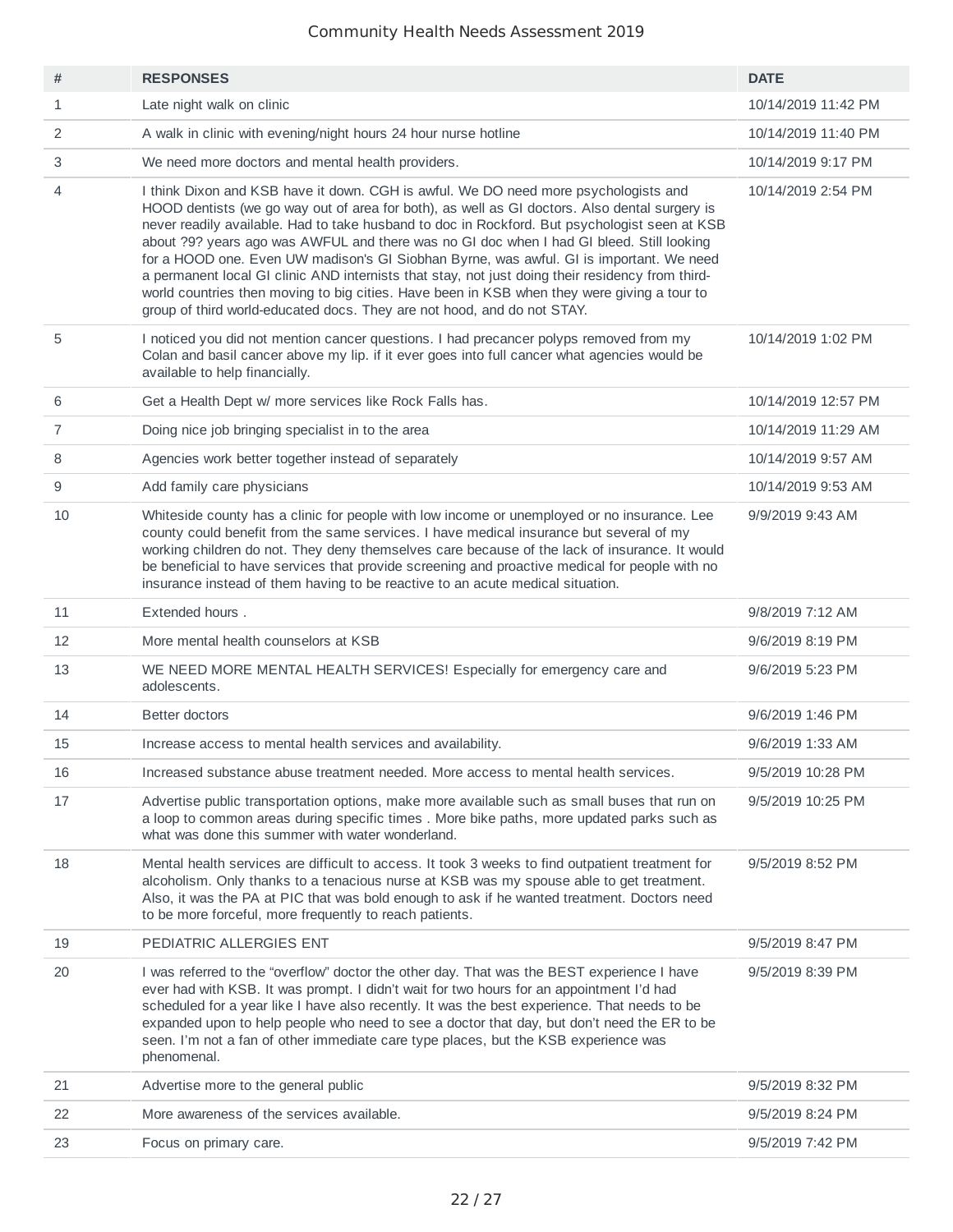| 24 | <b>ENTmo</b>                                                                                                                                                      | 9/5/2019 7:42 PM |
|----|-------------------------------------------------------------------------------------------------------------------------------------------------------------------|------------------|
| 25 | Need more free public transportation especially for people with disabilities. They need<br>transportation to speciality providers in larger cities like Rockford. | 9/5/2019 7:29 PM |
| 26 | Have ksb billing not harrass u everyday when u are paying what u can                                                                                              | 9/5/2019 4:35 PM |
| 27 | Sports and recreation, healthier restaurant choices, better public transportation options,<br>recreation options for teens and preteens                           | 9/5/2019 4:32 PM |
| 28 | More brochures or information regarding services available in doctor offices, on billboards, etc.                                                                 | 9/5/2019 4:31 PM |
| 29 | More mental health treatment options needed                                                                                                                       | 9/5/2019 4:29 PM |
| 30 | Finding medical staff who want to provide the services.                                                                                                           | 9/5/2019 4:25 PM |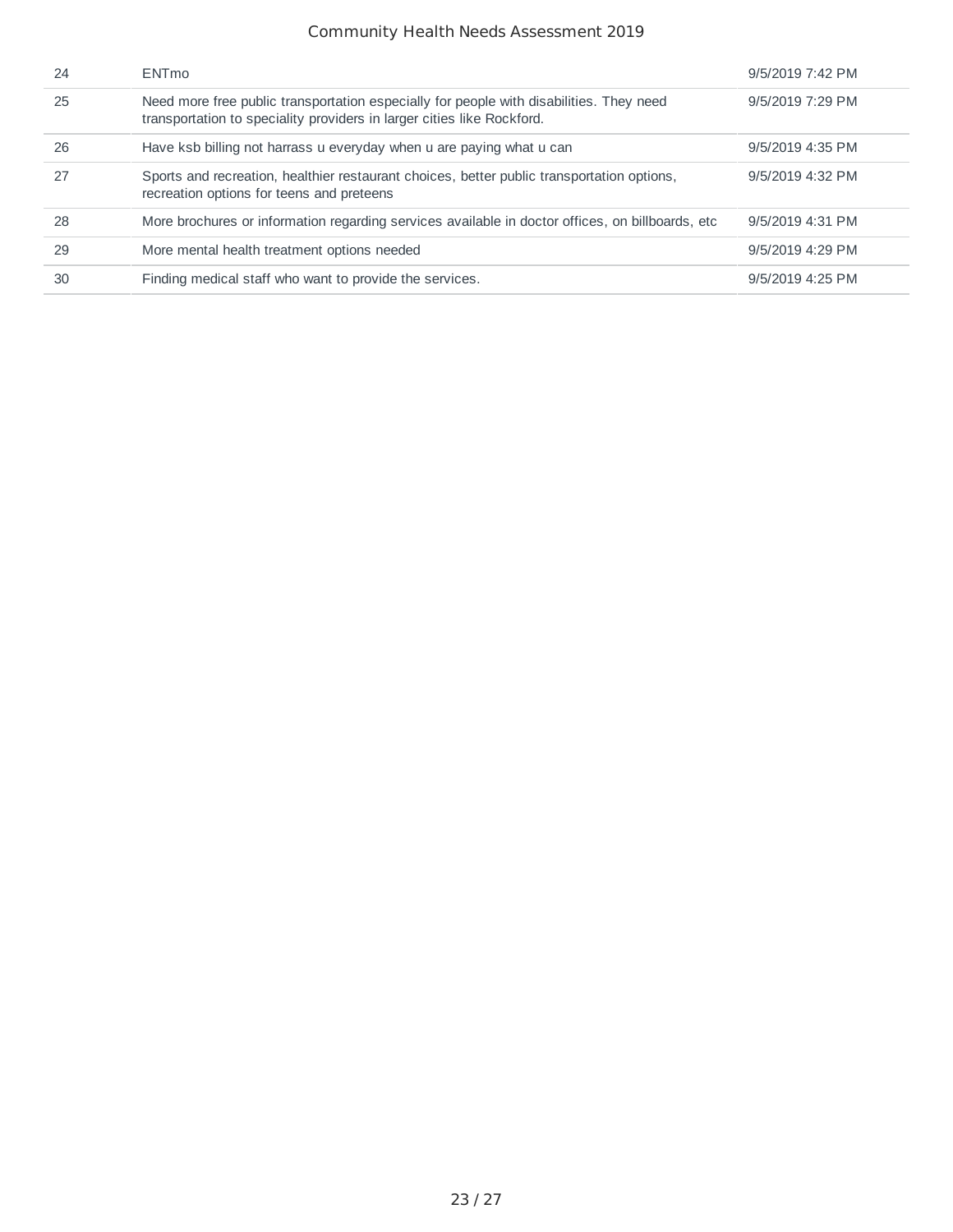# Q11 What suggestions do you have to improve the QUALITY of services in our community?

Answered: 25 Skipped: 97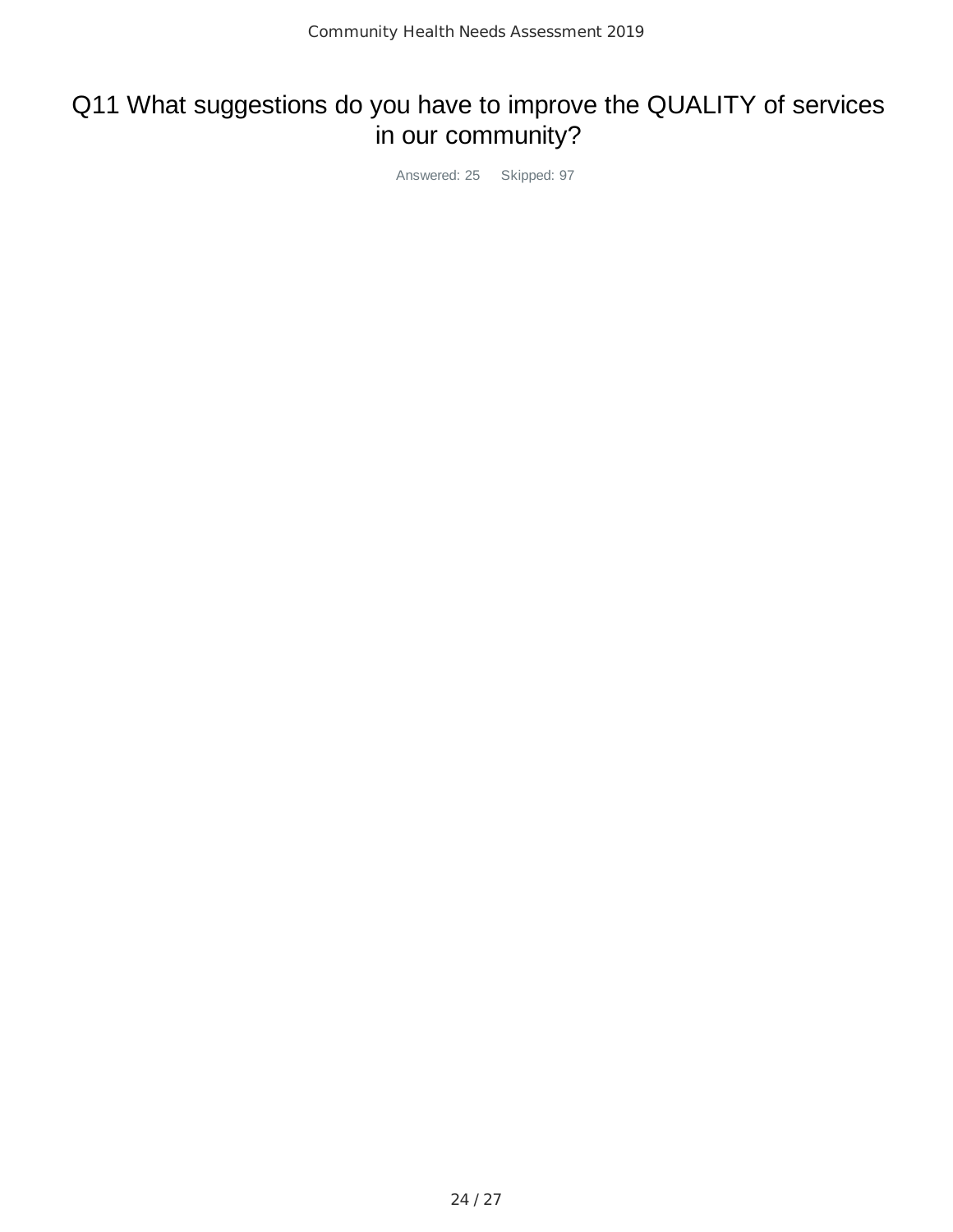| #              | <b>RESPONSES</b>                                                                                                                                                                                                                                                                                                                                                                                                                                                                                                                                                                                                                                                       | <b>DATE</b>         |
|----------------|------------------------------------------------------------------------------------------------------------------------------------------------------------------------------------------------------------------------------------------------------------------------------------------------------------------------------------------------------------------------------------------------------------------------------------------------------------------------------------------------------------------------------------------------------------------------------------------------------------------------------------------------------------------------|---------------------|
| $\mathbf{1}$   | Fire KSB administration and get somebody with integrity. Keep good doctors in town.                                                                                                                                                                                                                                                                                                                                                                                                                                                                                                                                                                                    | 10/14/2019 9:17 PM  |
| 2              | Sterling's CGH needs to go, (nightmare stories!) but KSB has always taken good care of me<br>and my family. We are currently looking to buy a home in DIXON because of same. Live<br>across street from CGH now and could not pay us to go there!                                                                                                                                                                                                                                                                                                                                                                                                                      | 10/14/2019 2:54 PM  |
| 3              | Better communication from providers not waiting so long for test results, etc.                                                                                                                                                                                                                                                                                                                                                                                                                                                                                                                                                                                         | 10/14/2019 1:20 PM  |
| 4              | The financial burden on those making less than 60,000 a year tend people not to get services<br>because they lack ability to make 100 a month payments. When two people are forced to pay<br>insurance deductibles with premiums and add their other financial obligations. It seems you do<br>what is right and work while ones who chose not to work get their medical help. It tends to get<br>frustrating at times. As you reach AARP it gets scary and your not lucky to be 65 or 66 for<br>some relief with Medicare. So I guess overall add transportation for seniors from home to Dr<br>appointments and back when fighting cancers, multiple sclerosis, ect. | 10/14/2019 1:02 PM  |
| 5              | Late appts are appreciated                                                                                                                                                                                                                                                                                                                                                                                                                                                                                                                                                                                                                                             | 10/14/2019 11:29 AM |
| 6              | Focus on things that are accessible to all                                                                                                                                                                                                                                                                                                                                                                                                                                                                                                                                                                                                                             | 10/14/2019 9:57 AM  |
| $\overline{7}$ | Partner with larger hospital like Northwestern                                                                                                                                                                                                                                                                                                                                                                                                                                                                                                                                                                                                                         | 10/14/2019 9:53 AM  |
| 8              | It would be great if the city employees and park district employees could take an ethics class.                                                                                                                                                                                                                                                                                                                                                                                                                                                                                                                                                                        | 10/14/2019 9:35 AM  |
| 9              | I would just repeat my above statement.                                                                                                                                                                                                                                                                                                                                                                                                                                                                                                                                                                                                                                | 9/9/2019 9:43 AM    |
| 10             | Stop hiring end of career doctors                                                                                                                                                                                                                                                                                                                                                                                                                                                                                                                                                                                                                                      | 9/8/2019 11:26 AM   |
| 11             | Education to Nurses/receptionists. Respect and knowledge go along way. Listen to patient.                                                                                                                                                                                                                                                                                                                                                                                                                                                                                                                                                                              | 9/8/2019 7:12 AM    |
| 12             | Have mental health providers physically onsite.                                                                                                                                                                                                                                                                                                                                                                                                                                                                                                                                                                                                                        | 9/6/2019 1:33 AM    |
| 13             | Continue to seek grants to start new business in town                                                                                                                                                                                                                                                                                                                                                                                                                                                                                                                                                                                                                  | 9/5/2019 9:04 PM    |
| 14             | It would be great if we could develop the PHLC more as a community outreach and education<br>arm.                                                                                                                                                                                                                                                                                                                                                                                                                                                                                                                                                                      | 9/5/2019 8:52 PM    |
| 15             | Have a company come in and get some more funding to the medical services/facilities<br>(Northwestern!!).                                                                                                                                                                                                                                                                                                                                                                                                                                                                                                                                                               | 9/5/2019 8:47 PM    |
| 16             | Our parks and recreation are improving, but they are not utilized enough. The Y<br>soccer/basketball and and such programs are a joke and so unorganized that it's unfair for our<br>kids as they prepare to compete in later years. They need to work on making athletics, music,<br>and so forth accessible to all with what we have.                                                                                                                                                                                                                                                                                                                                | 9/5/2019 8:39 PM    |
| 17             | Quality is very good                                                                                                                                                                                                                                                                                                                                                                                                                                                                                                                                                                                                                                                   | 9/5/2019 8:32 PM    |
| 18             | Promote our community to get the best possible medical services possible.                                                                                                                                                                                                                                                                                                                                                                                                                                                                                                                                                                                              | 9/5/2019 8:24 PM    |
| 19             | Consolidate Dixon services in one area of excellence rather than being spread out in 4 different<br>clinics that don't work well together.                                                                                                                                                                                                                                                                                                                                                                                                                                                                                                                             | 9/5/2019 7:42 PM    |
| 20             | More Drs                                                                                                                                                                                                                                                                                                                                                                                                                                                                                                                                                                                                                                                               | 9/5/2019 7:42 PM    |
| 21             | Increase social workers and Dietitians in the schools for physical and mental health.                                                                                                                                                                                                                                                                                                                                                                                                                                                                                                                                                                                  | 9/5/2019 7:29 PM    |
| 22             | Let the people who are working and trying to pay bills keep doing it dont jeep telling them they<br>arent paying enough!!!! Brings people down, especially when people ABUSE the system!                                                                                                                                                                                                                                                                                                                                                                                                                                                                               | 9/5/2019 4:35 PM    |
| 23             | Better sidewalks near schools that are better quality and also cater for in winter time for safety<br>reasons                                                                                                                                                                                                                                                                                                                                                                                                                                                                                                                                                          | 9/5/2019 4:32 PM    |
| 24             | More free public transportation, additional LOTS bus (very long wait times if call short notice)                                                                                                                                                                                                                                                                                                                                                                                                                                                                                                                                                                       | 9/5/2019 4:31 PM    |
| 25             | Educating doctors.                                                                                                                                                                                                                                                                                                                                                                                                                                                                                                                                                                                                                                                     | 9/5/2019 4:25 PM    |